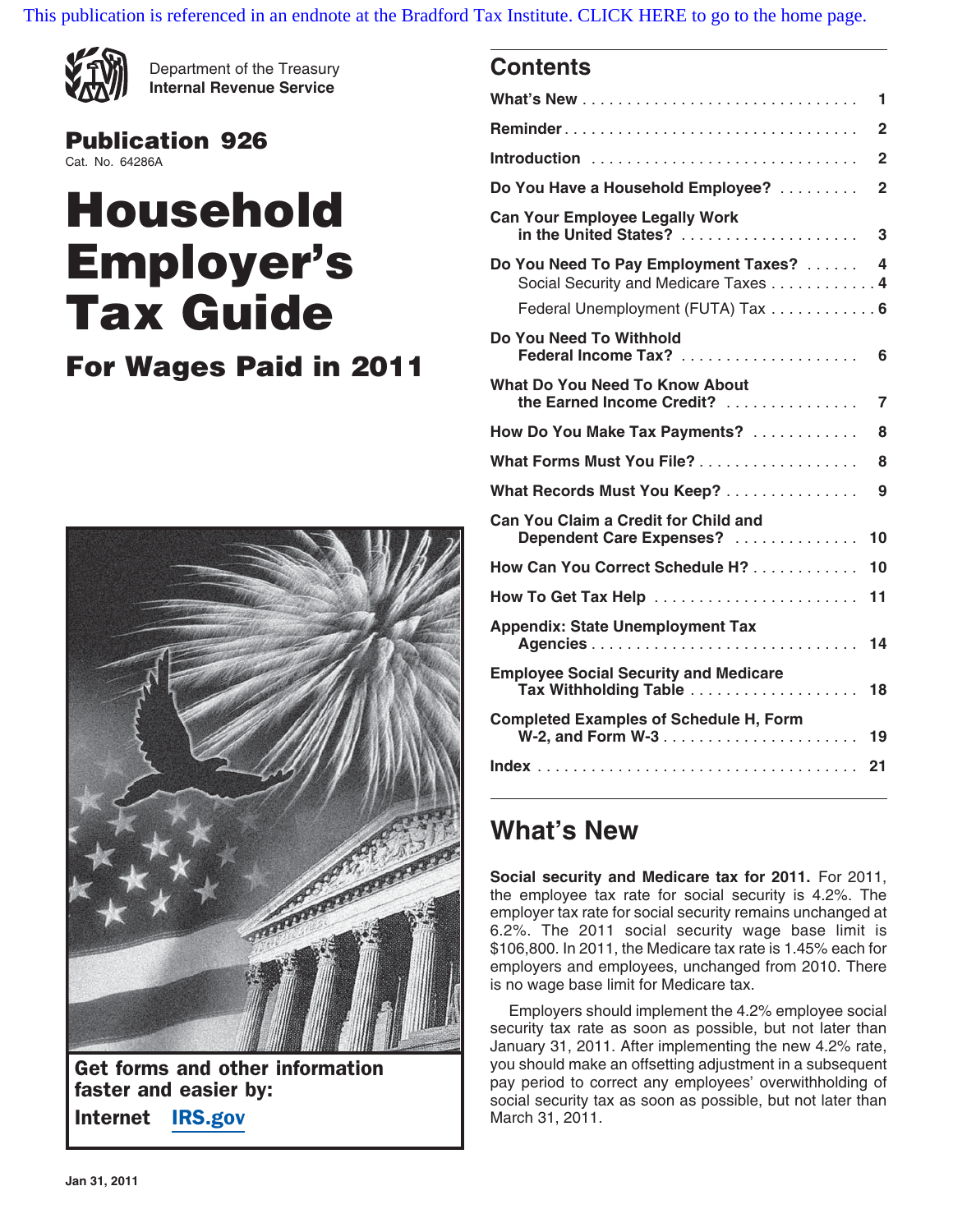of household employees you pay \$1,700 or more in cash explains what records you need to keep. or an equivalent form of compensation. For more informa- This publication also tells you where to find out whether tion, see Social security and Medicare wages on page 4. you need to pay state unemployment tax for your house-

**FUTA tax rate for 2011.** The FUTA tax rate will remain at 6.2% through June 30, 2011. The tax rate is scheduled to **Comments and suggestions.** We welcome your comdecrease to 6.0% beginning July 1, 2011. ments about this publication and your suggestions for

**Credit reduction states.** For 2010, Indiana, Michigan, You can write to us at the following address: and South Carolina, are credit reduction states. A state that has not repaid money it borrowed from the federal<br>government to pay unemployment benefits is a "credit<br>reduction state." The Department of Labor (DOL) deter-<br>mines these states. If an employer pays wages that are<br>subj ment tax. If you paid any wages that are subject to the unemployment compensation laws of the States of Indi-<br>ana. Michigan, or South Carolina, your FUTA tax credit is would be helpful if you would include your daytime phone ana, Michigan, or South Carolina, your FUTA tax credit is would be helpful if you would include your daytime phone reduced. See page H-5 in the 2010 Instructions for Schedule H (Form 1040) for more information. You can email us at \*taxforms@irs.gov. (The asterisk

**Advance payment of earned income credit (EIC).** The Comment" on the subject line. Although we cannot reoption of receiving advance payroll payments of EIC ex- spond individually to each email, we do appreciate your pired on December 31, 2010. Individuals who received feedback and will consider your comments as we revise advance payments of EIC in 2010 must file a 2010 federal our tax products. income tax return. Individuals eligible for EIC in 2011 can<br>still claim the credit when they file their 2011 federal in-<br>come tax return. In addition, if any of your employees<br>expect to be eligible for the EIC and will hav holding in order to receive the benefit of a portion of the

nue Service is a proud partner with the National Center for worker is your employee if you can control not only what<br>Missing and Exploited Children, Photographs of missing work is done, but how it is done. If the worker is Missing and Exploited Children. Photographs of missing work is done, but how it is done. If the worker is your<br>children selected by the Center may appear in this publica. employee, it does not matter whether the work is fu children selected by the Center may appear in this publica-<br>tion on pages that would otherwise be blank. You can help<br>bring these children home by looking at the photographs<br>and calling 1-800-THE-LOST (1-800-843-5678) if y

have a household employee. If you have a household and supplies that Betty needs to her work. Betty need to her employee in 2011, you may need to pay state and federal employment taxes for 2011. You generally must add your<br>federal employment taxes to the income tax that you will<br>report on your 2011 federal income tax return.<br>This publication will help you decide whether you have a<br>This p

household employee and, if you do, whether you need to • Babysitters pay federal employment taxes (social security tax, Medi-<br>
• Caretakers care tax, federal unemployment tax (FUTA), and federal income tax withholding). It explains how to figure, pay, and • Cleaning people

Social security and Medicare taxes apply to the wages report these taxes for your household employee. It also

hold employee.

future editions.

must be included in the address.) Please put "Publications

# credit throughout the year. **Do You Have a Household Employee? Reminder**

You have a household employee if you hired someone to **Photographs of missing children.** The Internal Reve- do household work and that worker is your employee. The nue Service is a proud partner with the National Center for worker is your employee if you can control not only

*Example.* You pay Betty Shore to babysit your child and **Introduction Introduction Introduction Introduction** *Introduction Interpretigm Interpretigm follows your specific instructions about household and* The information in this publication applies to you only if you child care duties. You provide the household equipment<br>have a bousehold employee, if you have a bousehold and supplies that Betty needs to do her work. Betty i

- 
- 
-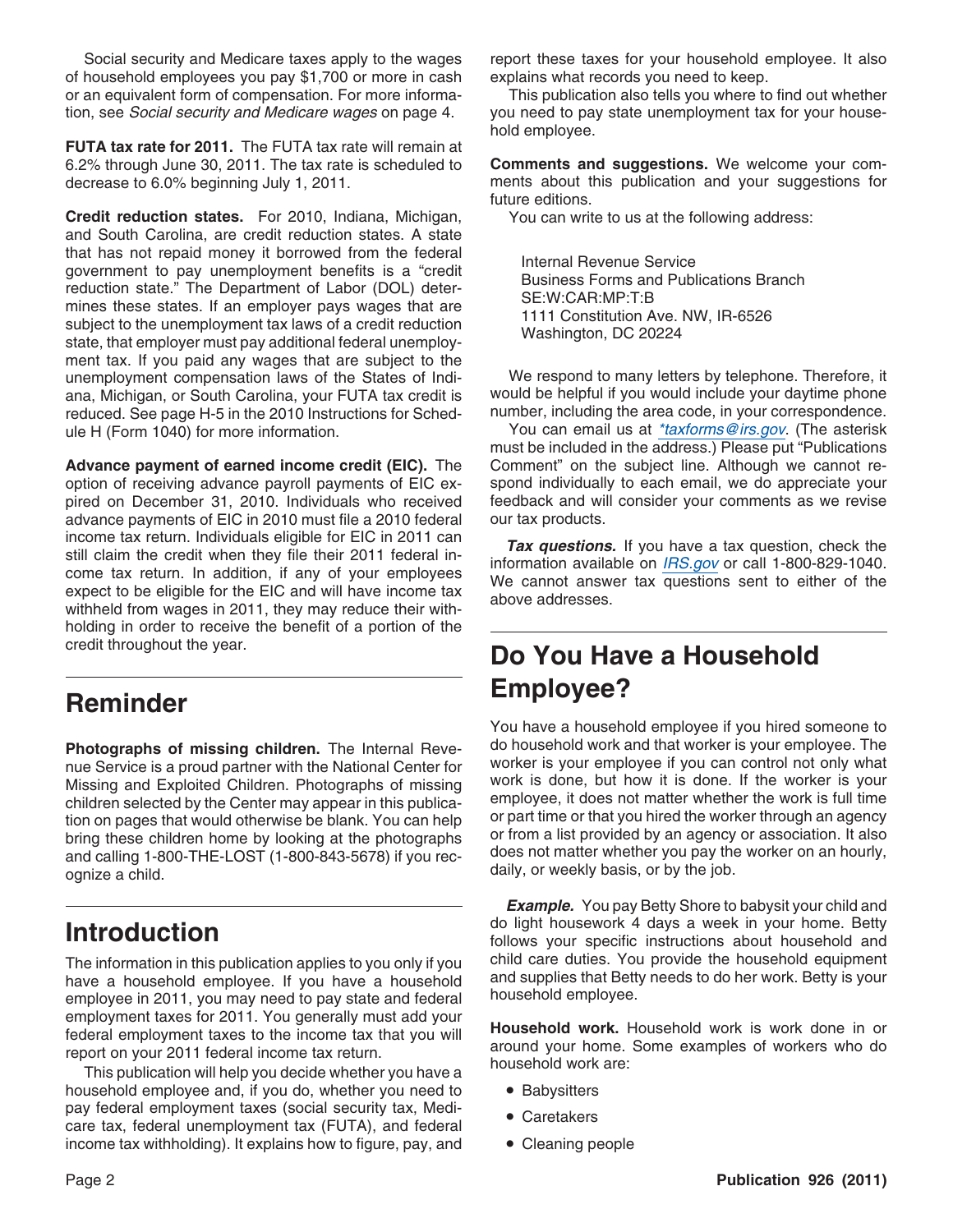- Domestic workers
- Drivers
- Health aides
- Housekeepers
- 
- Nannies
- Private nurses
- 

**Workers who are not your employees.** If only the first day of work, the employee must complete the emworker can control how the work is done, the worker is not ployee section of the form by providing certain required<br>vour employee but is self-employed. A self-employed information and attesting to his or her current work e your employee but is self-employed. A self-employed information and attesting to his or her current work eligibil-<br>worker usually provides his or her own tools and offers ity status in the United States. You must complete worker usually provides his or her own tools and offers ity status in the United States. You must complete the<br>services to the general public in an independent business employer section by examining documents presented by

is done and how it is done, the worker is not your em- records. Do not submit it to the IRS, the USCIS, or any

**Example.** You made an agreement with John Peters to Government official. care for your lawn. John runs a lawn care business and Two copies of Form I-9 are contained in the Handbook offers his services to the general public. He provides his for Employers (Form M-274) published by the USCIS. own tools and supplies, and he hires and pays any helpers<br>he needs. Neither John nor his helpers are your household<br>employees.<br>Handbook for Employers; or you may download<br>the handbook at *www.uscis.gov*. If you have

**More information.** More information about who is an em- cess or other immigration-related employment matters, Tax Guide. 1-800-357-2099.

# **Can Your Employee Legally Work in the United States?**



• Maids **It is unlawful for you knowingly to hire or continue** • Maids to employ an alien who cannot legally work in the **United States.** 

When you hire a household employee to work for you on a regular basis, you and the employee must complete the<br>• Yard workers example the entity of the Citizenship and Insulation Campions (UCCIC). Farm U.S. Citizenship and Immigration Services (USCIS) Form I-9, Employment Eligibility Verification. No later than the Services to the general public in an independent business.<br>A worker who performs child care services for you in his<br>or her home generally is not your employee.<br>If an agency provides the worker and controls what work<br>If an ployee. other government or other entity. The form must be kept available for review upon notice by an authorized U.S.

questions about the employment eligibility verification proployee is in Publication 15-A, Employer's Supplemental contact the USCIS Office of Business Liaison at

|  | Table 1. Do You Need To Pay Employment Taxes? |  |  |  |  |  |
|--|-----------------------------------------------|--|--|--|--|--|
|--|-----------------------------------------------|--|--|--|--|--|

| IF you |                                                                                                                                                                                                                                                                                                                     | THEN you need to                                                                                                                                                                                                                                                         |  |  |  |  |
|--------|---------------------------------------------------------------------------------------------------------------------------------------------------------------------------------------------------------------------------------------------------------------------------------------------------------------------|--------------------------------------------------------------------------------------------------------------------------------------------------------------------------------------------------------------------------------------------------------------------------|--|--|--|--|
| $A -$  | Pay cash wages of \$1,700 or more in 2011 to any one<br>household employee.<br>Do not count wages you pay to-<br>• Your spouse,<br>• Your child under the age of 21,<br>• Your parent (see page 5 for an exception), or<br>• Any employee under the age of 18 at any time in<br>2011 (see page 5 for an exception). | Withhold and pay social security and Medicare taxes.<br>• The taxes are 13.3% of cash wages.<br>• Your employee's share is 5.65%.<br>(You can choose to pay it yourself and not<br>withhold it.)<br>• Your share is 7.65%.                                               |  |  |  |  |
| $B -$  | Pay total cash wages of \$1,000 or more in any<br>calendar quarter of 2010 or 2011 to household<br>employees.<br>Do not count wages you pay to-<br>• Your spouse,<br>• Your child under the age of 21, or<br>• Your parent.                                                                                         | Pay federal unemployment tax.<br>• The tax is usually 0.8% of cash wages. After June<br>30, 2011, the tax is scheduled to decrease to<br>0.6% of cash wages.<br>• Wages over \$7,000 a year per employee are not<br>taxed.<br>• You also may owe state unemployment tax. |  |  |  |  |
|        | Note. If neither A nor B above applies, you do not need to pay any federal employment taxes. But you may still need to<br>pay state employment taxes.                                                                                                                                                               |                                                                                                                                                                                                                                                                          |  |  |  |  |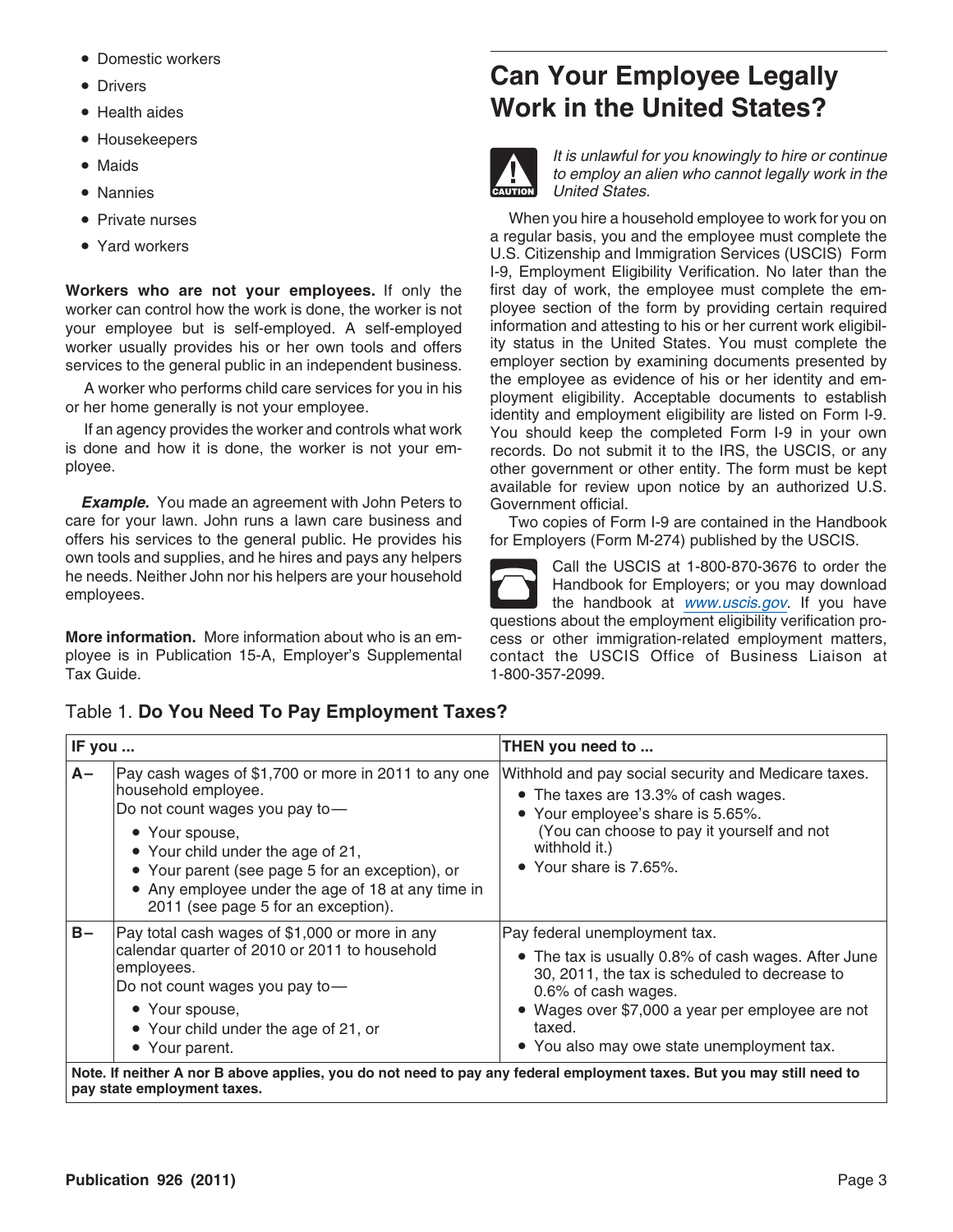

For more information, see Employee's Social Security care tax pays for hospital insurance.<br>mber (SSN) in Publication 15 (Circular F), Employer's \_\_\_\_\_\_\_\_\_\_\_\_\_\_\_\_\_\_\_\_\_\_\_\_\_\_\_ Number (SSN) in Publication 15 (Circular E), Employer's Tax Guide. **Subset Act and Security and Medicare taxes. Your share is 7.65% (6.2%**)

If you have a household employee, you may need to withhold from each wage payment.

If you need to pay social security, Medicare, or federal page 8. Also, see What Forms Must You File? on page 8.<br>If you need to pay social security, Medicare, or federal income unemployment tax or choose to withhold federal



If you do not need to pay social security, Medi- Medicare wages you pay your employee.

**State employment taxes.** You should contact your state wages you pay do not count as social security and Medi-<br>unemployment tax agency to find out whether you need to care wages. unemployment tax agency to find out whether you need to pay state unemployment tax for your household employee. If you pay the employee less than \$1,700 in cash wages For the address and phone number, see the Appendix in 2011, none of the wages you pay the employee are near the end of the publication. You should also determine social security and Medicare wages and neither you nor if you need to pay or collect other state employment taxes your employee will owe social security or Medicare tax on or carry workers' compensation insurance. The same those wages.

# You also can visit the USCIS website at **Social Security and Medicare Taxes** www.uscis.gov to get Form I-9.

The social security tax pays for old-age, survivors, and disability benefits for workers and their families. The Medi-

for social security tax and 1.45% for Medicare tax) of the employee's social security and Medicare wages. Your em-**Do You Need To Pay** ployee's share is 4.2% for social security tax and 1.45% for **Do You Need To Pay** 



**Employment Taxes?** You can use Table 3 on page 18 to figure the amount of social security and Medicare taxes to

withhold and pay social security and Medicare taxes, pay<br>federal unemployment tax, or both. To find out,<br>read Table 1.<br>You do not need to withhold federal income tax from<br>your household employee's wages. But if your employ

tax, read Table 2 below for an overview of what you may **Social security and Medicare wages.** You figure social need to do.

care, or federal unemployment tax and do not If you pay your household employee cash wages of choose to withhold federal income tax, read \$1,700 or more in 2011, all cash wages you pay to that State employment taxes, next. The rest of this publication employee in 2011 (regardless of when the wages were does not apply to you. The same of the second version of the second security wages and all cash wages are Medicare wages. However, any noncash

# Table 2. **Household Employer's Checklist**

You may need to do the following things when you have a household employee.

| When you hire a household<br>employee:                                           | Find out if the person can legally work in the United States.<br>Find out if you need to pay state taxes.                                                                                                                  |
|----------------------------------------------------------------------------------|----------------------------------------------------------------------------------------------------------------------------------------------------------------------------------------------------------------------------|
| When you pay your household<br>employee:                                         | Withhold social security and Medicare taxes.<br>Withhold federal income tax.<br>Decide how you will make tax payments.<br>Keep records.                                                                                    |
| By January 31, 2012:                                                             | Get an employer identification number (EIN).<br>$\Box$ Give your employee Copies B, C, and 2 of Form W-2, Wage and Tax<br>Statement.                                                                                       |
| By February 29, 2012 (April, 2,<br>2012 if you file Form W-2<br>electronically): | Send Copy A of Form W-2 to the Social Security Administration (SSA).                                                                                                                                                       |
| By April 17, 2012:                                                               | $\Box$ File Schedule H (Form 1040), Household Employment Taxes, with your<br>2011 federal income tax return (Form 1040, 1040NR, 1040-SS, or Form<br>1041). If you do not have to file a return, file Schedule H by itself. |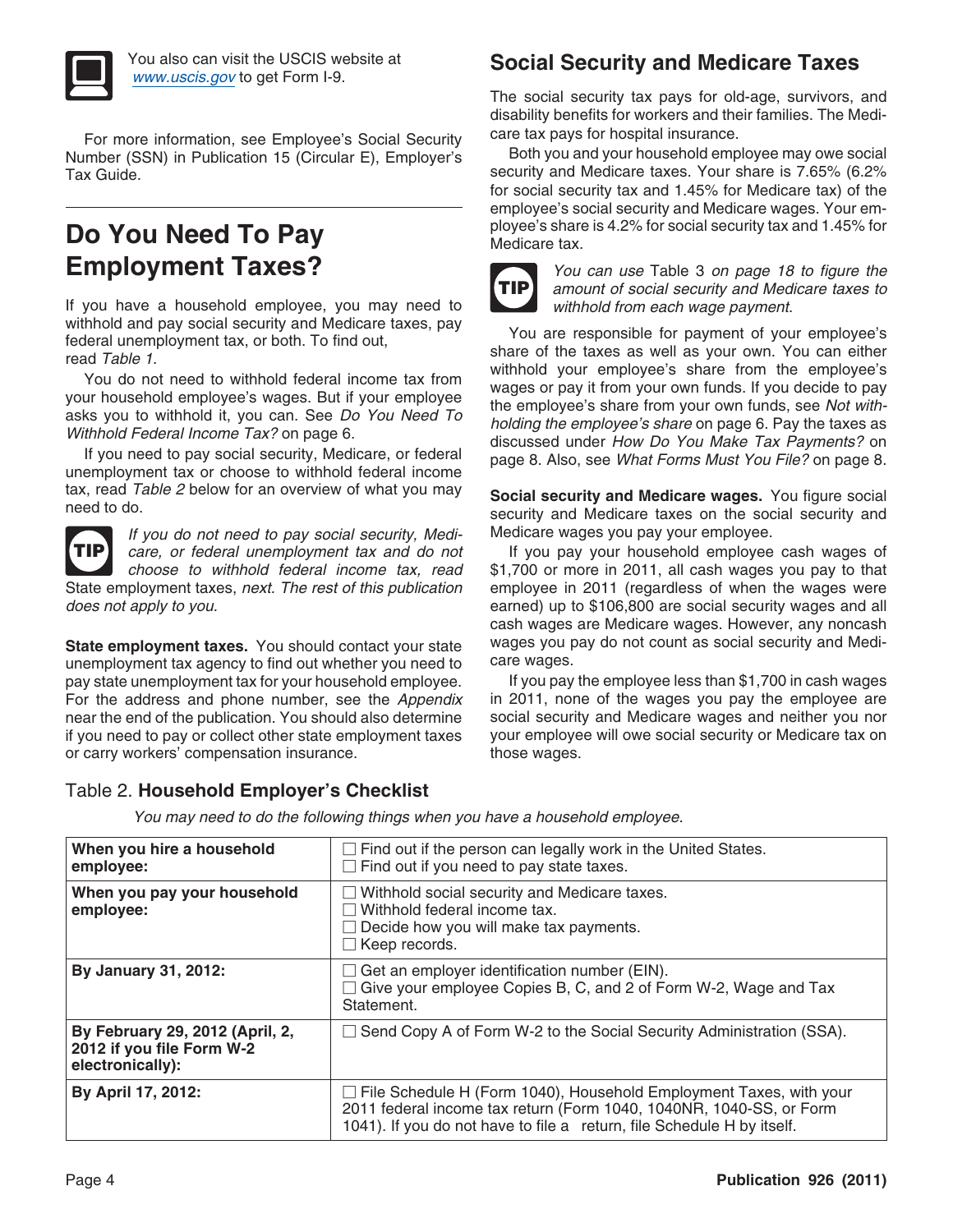check, money order, etc. Cash wages do not include the home or at or near a location from which your employee value of parking<br>value of food, lodging, clothing, and other noncash items commutes to your home, do not count t value of food, lodging, clothing, and other noncash items you give your household employee. However, cash you (up to \$230 per month for 2011) as wages. give your employee in place of these items is included in If you reimburse your employee for transit passes or cash wages. parking, you may be able to exclude the reimbursement

ployee may receive are treated as social security and **Withholding the employee's share.** You should with-Medicare wages. For more information about these pay-<br>ments, see Instructions for Schedule H (Form 1040), taxes if you expect to pay your household employee cash Household Employment Taxes, and the notice issued by wages of \$1,700 or more in 2011. However, if you prefer to

**Wages not counted.** Do not count wages you pay to<br>any of the following individuals as social security and<br>Medicare wages, even if these wages are \$1,700 or more<br>during the year.<br>during the year.<br>then actually pay the empl

- 
- 
- - -
		-
	- -
		-
		- ing for your child for at least 4 continuous weeks in a calendar quarter.
- 4. An employee who is under the age of 18 at any time during the year. **Exception:** Count these wages if providing household services is the employee's principal occupation. If the employee is a student, providing household services is not considered to be his or her principal occupation.

Cash wages. Cash wages include wages you pay by If you provide your employee parking at or near your

**State disability payments treated as wages.** Certain amounts. See Publication 15-B, Employer's Tax Guide to state disability plan payments that your household em-

taxes if you expect to pay your household employee cash the state. **pay the employee's share yourself, see Not withholding the** networking the state.

1. Your spouse.<br>Wages for the year, you should repay the employee.<br>2. Your child who is under the age of 21.<br>for Medicare tax) from each nayment of social security and for Medicare tax) from each payment of social security and 3. Your parent. **Exception:** Count these wages if both Medicare wages. You can use Table 3, on page 18, to figure the proper amount to withhold. You will pay the following conditions apply.<br>amount withheld to the IRS with a. Your parent cares for your child who is either of not withhold any social security tax after your employee's the following. social security wages for the year reach \$106,800.

If you make an error by withholding too little, you should<br>i. Under the age of 18, or withhold additional taxes from a later payment. If you ii. Has a physical or mental condition that re-<br>withhold too much, you should repay the employee.

quires the personal care of an adult for at least<br>4 continuous weeks in a calendar quarter.<br>R. Oak (who is an unrelated individual over age 18) to care for her child and agreed to pay cash wages of \$50 every b. Your marital status is one of the following. Friday. Jane worked for the remainder of the year (a total of i. You are divorced and have not remarried, 46 weeks). Mary did not give Jane a Form W-4 to request federal or state tax withholding. The following is the infor- ii. You are a widow or widower, or mation Mary will need to complete Schedule H, Form W-2, iii. You are living with a spouse whose physical or and Form W-3. See pages 19 and 20 for completed exammental condition prevents him or her from car-<br>
ples of Schedule H, Form W-2, and Form W-3 for 2011.

Total cash wages paid to Jane \$2,300.00

| 4. An employee who is under the age of 18 at any time<br>during the year. Exception: Count these wages if                                                                                                                                                                   |                                                                                                                                                                         | (\$50 x 46 weeks)                            |
|-----------------------------------------------------------------------------------------------------------------------------------------------------------------------------------------------------------------------------------------------------------------------------|-------------------------------------------------------------------------------------------------------------------------------------------------------------------------|----------------------------------------------|
| providing household services is the employee's prin-<br>cipal occupation. If the employee is a student, provid-<br>ing household services is not considered to be his or                                                                                                    | Jane's share of:<br>Social security tax                                                                                                                                 | \$96.60<br>$($2,300 \times 4.2\% (0.042))$   |
| her principal occupation.                                                                                                                                                                                                                                                   | Medicare tax                                                                                                                                                            | \$33.35                                      |
| Also, if your employee's cash wages reach \$106,800                                                                                                                                                                                                                         |                                                                                                                                                                         | $($2,300 \times 1.45\% (.0145))$             |
| (maximum wages subject to social security tax) in 2011,<br>do not count any wages you pay that employee during<br>the rest of the year as social security wages to figure<br>social security tax. (Continue to count the employee's                                         | Mary's share of:<br>Social security tax                                                                                                                                 | \$142.60<br>$($2,300 \times 62\% (0.062))$   |
| cash wages as Medicare wages to figure Medicare tax.)<br>If you provide your employee transit passes to commute                                                                                                                                                             | Medicare tax                                                                                                                                                            | \$33.35<br>$($2,300 \times 1.45\% (0.0145))$ |
| to your home, do not count the value of the transit passes<br>(up to \$230 per month for tax year 2011) as wages. A<br>transit pass includes any pass, token, fare card, voucher,<br>or similar item entitling a person to ride on mass transit,<br>such as a bus or train. | Amount reported on Form W-2 and Form W-3:<br>Box 1: Wages, tips $\ldots \ldots \ldots \ldots$<br>Box 4: Social security tax withheld<br>Medicare tax withheld<br>Box 6: | \$2,300.00<br>96.60<br>33.35                 |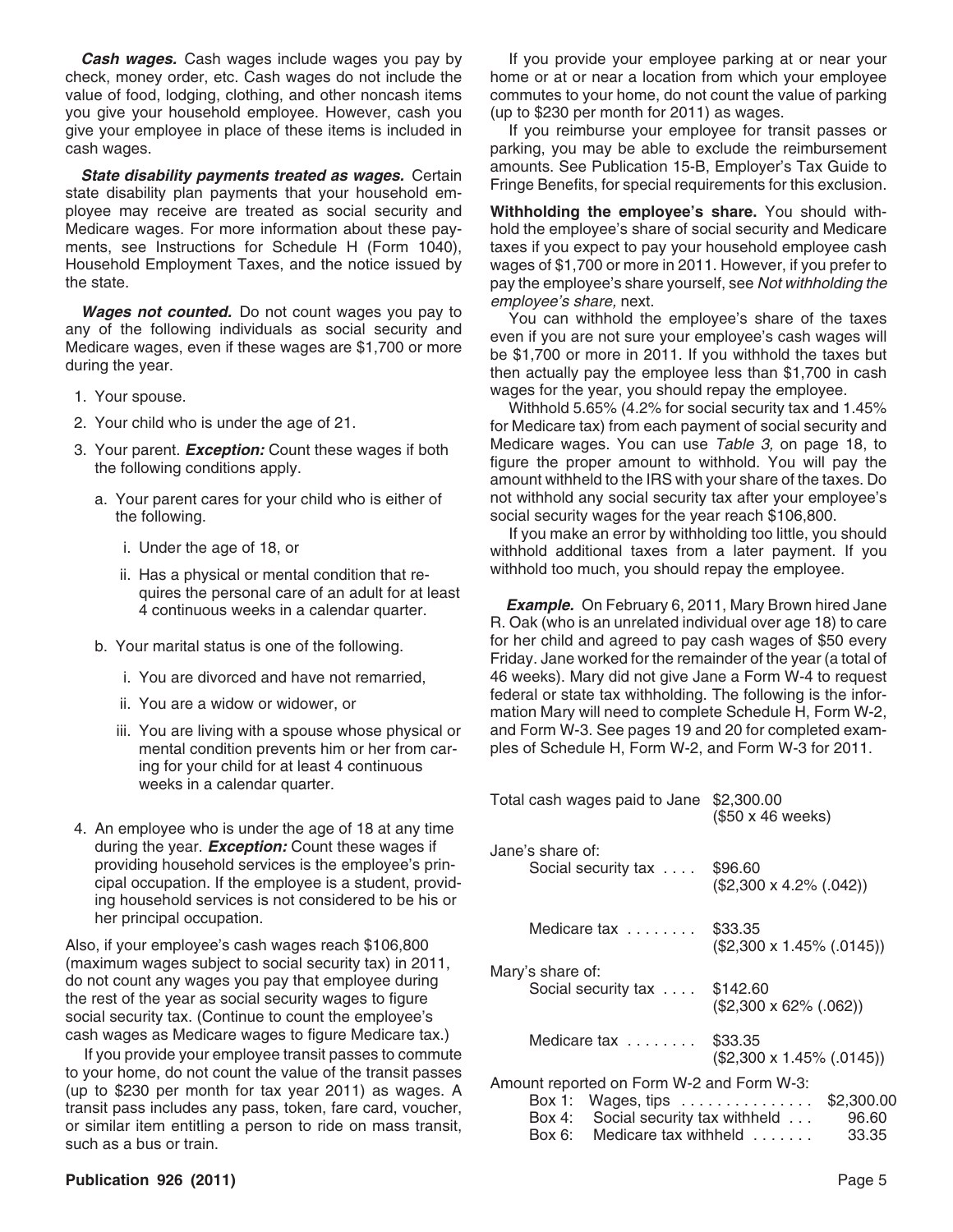income taxes, see Publication 15, (Circular E), Employer's holiday, payments are considered timely if made by the Tax Guide.

**Not withholding the employee's share.** If you prefer to Forms Must You File, later. pay your employee's social security and Medicare taxes from your own funds, do not withhold them from your **Note.** The 5.4% credit is reduced for wages paid in a employee's wages. The social security and Medicare credit reduction state. For 2010, Indiana, Michigan, and taxes you pay to cover your employee's share must be South Carolina are credit reduction states. See the 2010 included in the employee's wages for income tax pur-<br>poses. However, they are not counted as social security

**Example.** In 2011 you hire a household employee (who

For social security and Medicare tax purposes, your<br>employee's cash wages reach \$7,000<br>employee's wages each payday are \$100. For each wage<br>payment, you will pay \$13.30 when you pay the taxes. This<br>is \$5.65 (\$4.20 for soc For income tax purposes, your employee's wages each **Wages not counted.** Do not count wages you pay to pay to pay to pay to pay to pay to pay to pay to pay to pay to pay to pay to pay to pay to pay to pay to pay to pay to payday are  $$105.65$  ( $$100 +$  the  $$5.65$  you will pay to cover your employee's share of social security and Medicare  $\qquad \bullet \quad$  Your spouse.<br>taxes).

# **Federal Unemployment (FUTA) Tax • Your parent.**

The federal unemployment tax is part of the federal and<br>state program under the Federal Unemployment Tax Act<br>(FUTA) that pays unemployment compensation to workers<br>who lose their jobs. Like most employers, you may owe after who lose their jobs. Like most employers, you may owe after April 18, 2011, is limited to 90% of the credit that<br>both the federal unemployment tax (the FUTA tax) and a would have been allowable if the contributions were pa both the federal unemployment tax (the FUTA tax) and a would have been allowable state unemployment tax Or you may owe only the FUTA on or before April 18, 2011. state unemployment tax. Or, you may owe only the FUTA tax or only the state unemployment tax. To find out<br>whether you will owe state unemployment tax, contact your<br>state's unemployment tax agency. See the list of state<br>unemployment agencies in the *Appendix* for the address.<br>

For the period of January 1, 2011, through June 30, 2011, the FUTA tax is 6.2% of your employee's FUTA wages. However, you may be able to take a credit of up to 5.4% against the FUTA tax, resulting in a net tax rate of **Do You Need To Withhold** 0.8%. For the months after June 30, 2011, the FUTA tax is b.8%. For the montris after Jurie 30, 2011, the FOTA tax is **Federal Income Tax?** wages. You may be able to take a credit of up to 5.4% against the FUTA tax, resulting in a net tax rate of You are not required to withhold federal income tax from<br>a gainst the FUTA tax, resulting in a net tax rate of You are not required to withhold federal income tax from 0.6%. Your credit for 2011 is limited unless you pay all the wages you pay a nousehold employee. You should with-<br>
1.6% required contributions for 2011 to your state unemploy-<br>
1.6% hold federal income tax only if your hou ment fund by April 17, 2012. The credit you can take for asks you to withhold it and you agree. The employee must<br>any contributions for 2011 that you pay after April 17, 2012 give you a completed Form W-4, Employee's Withh any contributions for 2011 that you pay after April 17, 2012, give you a completed is limited to 90% of the credit that would have been allowed. Allowance Certificate. is limited to 90% of the credit that would have been allowable if the contributions were paid by April 17, 2012. (If you If you and your employee have agreed to withholding, did not pay all the required contributions for 2010 by April either of you may end the agreement by letting the other 17, 2011, see Credit for 2010, later.) know in writing.

For information on withholding and reporting federal **Note.** If the due date falls on a Saturday, Sunday, or legal next business day. Pay the tax as discussed under How Do You Make Tax Payments? on page 8. Also, see What

South Carolina are credit reduction states. See the 2010



and Medicare wages or as federal unemployment (FUTA)<br>wages.<br>wages.<br>funds.<br>funds.

is an unrelated individual over age 18) to care for your child<br>and agree to pay cash wages of \$100 every Friday. You<br>expect to pay your employee \$1,700 or more for the year.<br>You decide to pay your employee's share of socia

- 
- Your child who is under the age of 21.
-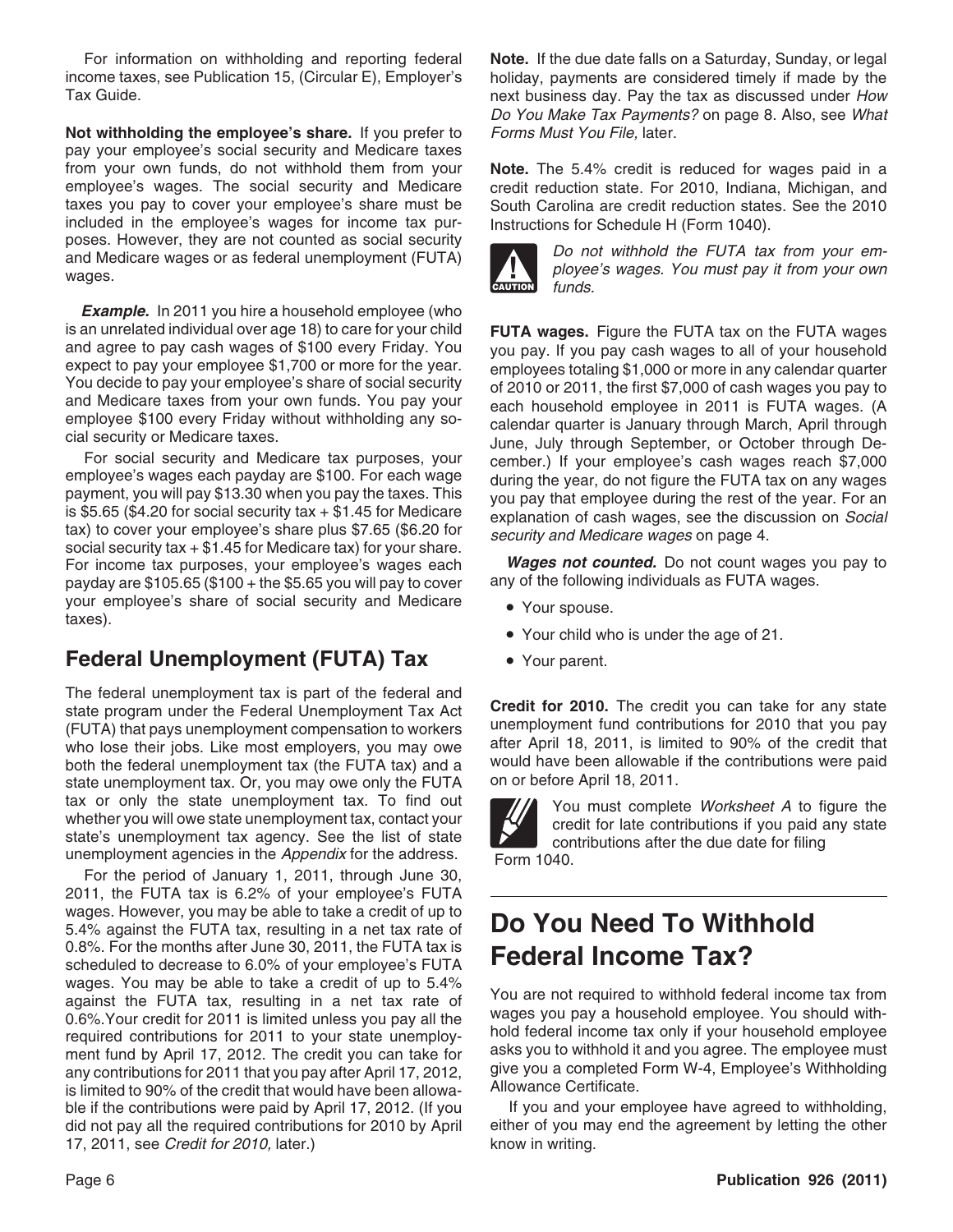If you agree to withhold federal income tax, you are responsible for paying it to the IRS. Pay the tax as dis- **What Do You Need To Know** cussed under How Do You Make Tax Payments? on page 8. Also, see What Forms Must You File? on page 8. **About the Earned Income**

Use the income tax withholding tables in Publication 15 Use the income tax withholding tables in Publication 15 **Credit?**<br>(Circular E) to find out how much to withhold. Figure Federal income tax withholding on wages before you de-<br>duct any amounts for other withheld taxes. Withhold fed-<br>eral income tax from each payment of wages based on the<br>filing status and exemptions shown on your employee's<br>

- Meals provided to your employee at your home for
- 
- Up to \$230 per month for 2011 for transit passes you about the EIC. qualify for this exclusion). A transit pass includes any or train. See Publication 15-B for special require- of the Form W-2. ments for this exclusion. 2. Notice 797, Possible Federal Tax Refund Due to the
- Up to \$230 per month for 2011 for the value of Farned Income Credit (EIC). parking you provide your employee or for any cash 3. Your own written statement with the same wording reimbursement you make for the amount your em-<br>ployee pays and substantiates for parking at or near as in Notice 797.

cash and noncash wages. must give the employee Notice 797 or your written state-

Paying tax without withholding. Any income tax you is not required, you must notify the employee by pay for your employee without withholding it from the February 7, 2012.<br>employee's wages must be included in the employee's You must give employee's wages must be included in the employee's You must give your household employee a notice about wages for federal income tax purposes. It also must be the EIC if you agree to withhold federal income tax from the wages for federal income tax purposes. It also must be the EIC if you agree to withhold federal income tax from the<br>included in social security and Medicare wages and in employee's wages (as discussed earlier under *Do You* included in social security and Medicare wages and in employee's wages (as discussed earlier under *Do You*<br>federal unemployment (FUTA) wages.<br>Need To Withhold Federal Income Tax?) and the income

**Advance payment of earned income credit (EIC).** The Wages. Figure federal income tax withholding on both<br>cash and noncash wages you pay. Measure wages you<br>pay in any form other than cash by the fair market value of<br>the noncash item.<br>Do not count as wages any of the followin EIC in 2010 must file a 2011 federal income tax return.

Meals provided to your employee at your home for **Notice about the EIC.** Copy B of the 2011 Form W-2, Wage and Tax Statement, has a statement about the EIC • Lodging provided to your employee at your home for on the back. If you give your employee that copy by your convenience and as a condition of employment. January 31, 2012 (as discussed under Form W-2, on page your convenience and as a condition of employment. 9), you do not have to give the employee any other notice

give your employee (or for any cash reimbursement<br>you make for the amount your employee pays for<br>transit passes used to commute to your home if you<br>items.

- pass, token, fare card, voucher, or similar item enti- 1. A substitute Form W-2 with the same EIC information tling a person to ride on mass transit, such as a bus on the back of the employee's copy that is on Copy B
	-
	-

your home or at or near a location from which your If a substitute Form W-2 is given on time but does not have employee commutes to your home. the required EIC information, you must notify the employee within one week of the date the substitute Form W-2 is See Publication 15 (Circular E) for more information on given. If Form W-2 is required but is not given on time, you ment about the 2011 EIC by January 31, 2012. If Form W-2

Need To Withhold Federal Income Tax?) and the income

# Worksheet A. Worksheet for Credit for Late Contributions Keep for Your Records

| $\mathbf{1}$ . |                                                                                                  |  |
|----------------|--------------------------------------------------------------------------------------------------|--|
| 2.             |                                                                                                  |  |
| 3 <sub>1</sub> |                                                                                                  |  |
| 4.             | Enter total contributions paid to the state(s) after the Form 1040 due date ____________________ |  |
| 5.             |                                                                                                  |  |
| 6.             |                                                                                                  |  |
| 7.             |                                                                                                  |  |
| 8.             | Enter the smaller of the amount on line 1 or 7 here and on Schedule H, line 23 [CrossBangler 10] |  |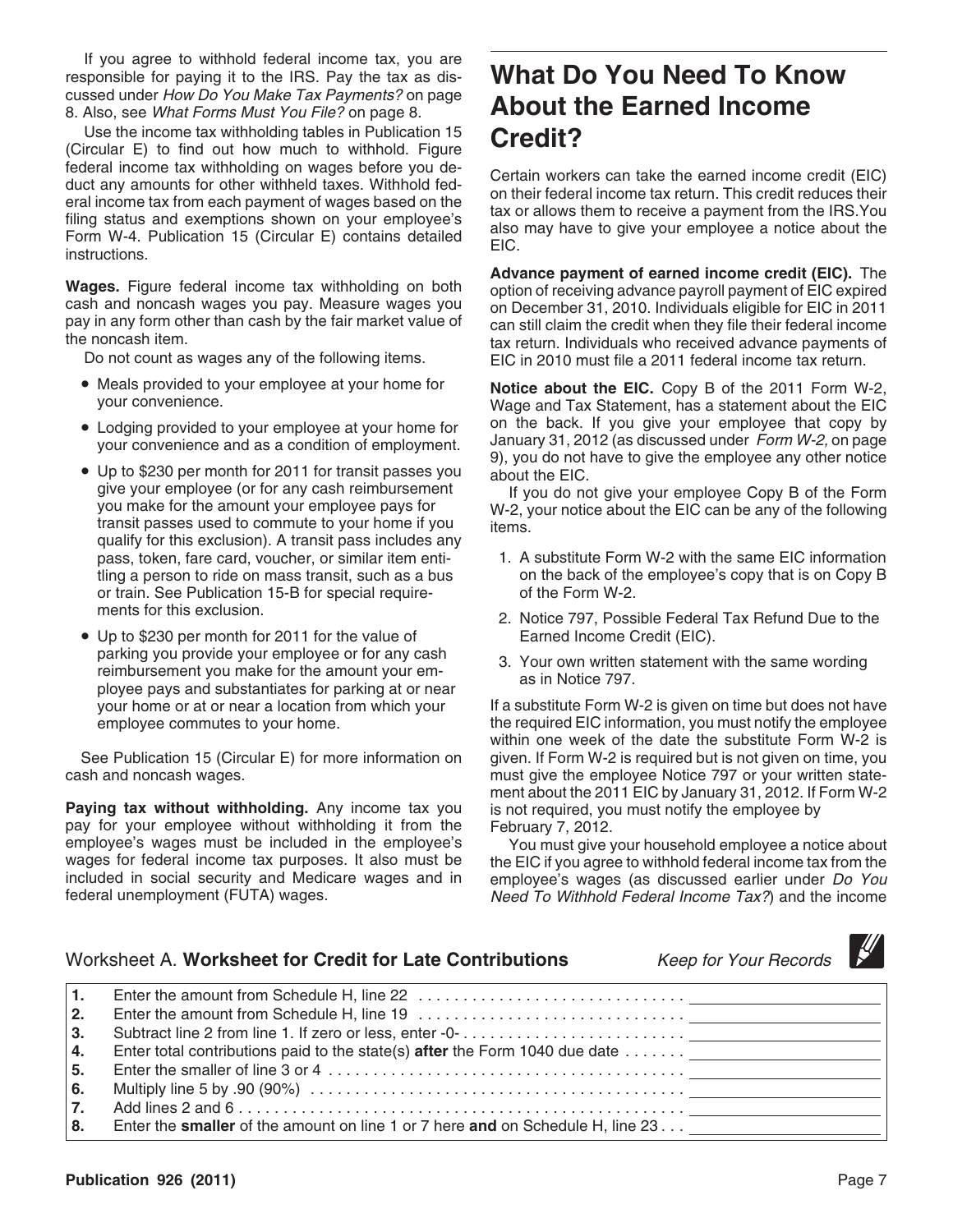tax withholding tables show that no tax should be withheld. form provided by the payer). Complete it as before, but Even if not required, you are encouraged to give the show the additional amount you want withheld from each employee a notice about the EIC if his or her 2011 wages benefit payment on line 3. are less than \$36,052 (\$41,132 if married filing joint). Get Publication 919, How Do I Adjust My Tax Withhold-

When you file your 2011 federal income tax return in 2012,<br>attach Schedule H (Form 1040), Household Employment<br>Taxes, to your Form 1040, 1040NR, 1040-SS, or Form<br>Taxes, to your Form 1040, 1040NR, 1040-SS, or Form<br>1041. Us

ployment taxes, as well as your income tax. You can pay **Payment option for business employers.** If you own a the additional tax in any of the following ways. business as a sole proprietor or your home is on a farm

- 
- Ask the payer of your pension or annuity to withhold
- 
- Increase your payments if you already make esti-



- You will not have federal income tax withheld from
- Your income taxes, excluding your household em- employees on your Schedule C or F. ployment taxes, would not be enough to require pay-

**Asking for more federal income tax withholding.** If you mated tax payments, and figuring the estimated tax penare employed and want more federal income tax withheld alty, get Publication 505, Tax Withholding and Estimated from your wages to cover your household employment Tax. taxes, give your employer a new Form W-4, Employee's Withholding Allowance Certificate. Complete it as before, but show the additional amount you want withheld from **What Forms Must You File?** each paycheck on line 6.

federal income tax withheld to cover household employ- ployee's wages and the federal employment taxes for the ment taxes, give the payer a new Form W-4P, Withholding employee if you pay any of the following wages to the Certificate for Pension or Annuity Payments (or a similar employee.

ing?, to make sure you will have the right amount withheld. It will help you compare your total expected withholding for **How Do You Make** 2011 with the combined income tax and employment taxes that you can expect to figure on your 2011 tax return.

**Tax Payments? Payments? Paying estimated tax.** If you want to make estimated tax

• Ask your employer to withhold more federal income operated for profit, you can choose either of two ways to Ask your 2011 household employment taxes. You can pay tax from your wages in 2011.<br>them with your federal income tax as previously described, Ask the payer of your pension or annuity to withhold or you can include them with your federal employment tax<br>more federal income tax from your benefits.<br>deposits or other payments for your business or farm deposits or other payments for your business or farm employees. For information on depositing employment • Make estimated tax payments for 2011 to the IRS. The riployees. For information on deposition 15 (Circular E).

 Increase your payments if you already make esti- If you pay your household employment taxes with your business or farm employment taxes, you must report your household employment taxes with those other employ-You may be subject to the estimated tax un-<br>derpayment penalty if you did not pay enough<br>income and household employment taxes during<br>(See Bubligation 505, Tax Withholding and Estimate detection of Agricultural Employees,

of the following situations apply to you. and  $F$  (Form 1040) for wages and employment and F (Form 1040) for wages and employment<br>taxes applies only to wages and taxes paid for wages, pensions, or any other payments you re-<br>business and farm employees. You cannot deduct the<br>wages and employment taxes paid for your household

ment of estimated taxes. **More information.** For more information about paying taxes through federal income tax withholding and esti-

If you receive a pension or annuity and want more You must file certain forms to report your household em-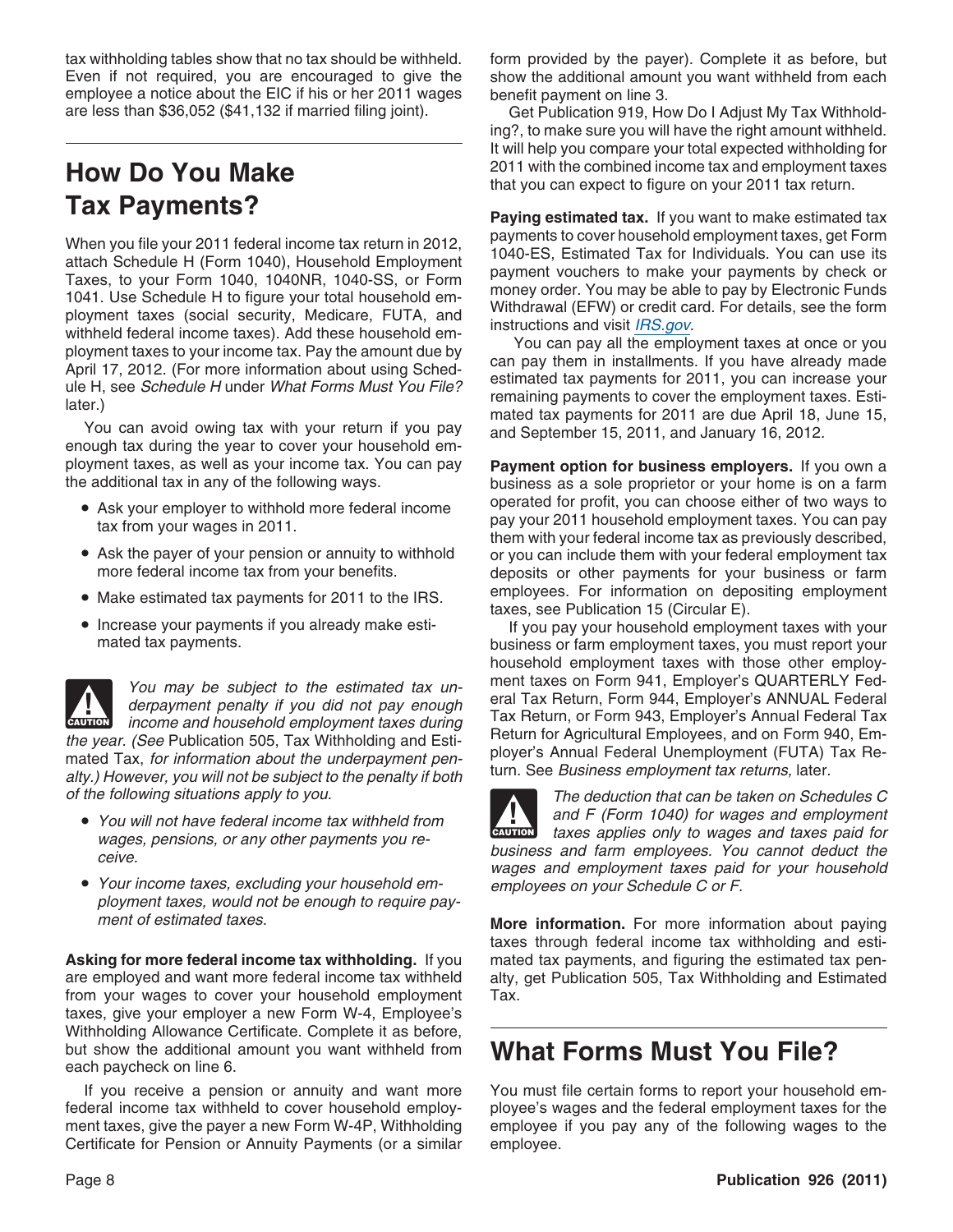- Social security and Medicare wages.
- 
- Wages from which you withhold federal income tax.

For information on ordering employment tax forms, see H instructions for details. How To Get Tax Help on page 11. 2. If, besides your household employee, you have other

**Employer identification number (EIN).** You must in-<br>clude your employer identification number (EIN) on the<br>forms you file for your household employee. An EIN is a<br>9-digit number issued by the IRS. It is not the same as a<br>



own. If you already have an EIN, use that number.

**Form W-2.** File a separate 2011 Form W-2, Wage and Tax Statement, for each household employee to whom you<br>Tax Statement, for each household employee to whom you<br>pay either of the following wages during the year.<br>If you re

- Social security and Medicare wages of \$1,700 or
- Wages from which you withhold federal income tax. For your business or farm employees.

You must complete Form W-2 and give Copies B, C, and 2<br>to your employee by January 31, 2012. You must send<br>Copy A of Form W-2 with Form W-3, Transmittal of Wage<br>and Tax Statements, to the Social Security Administration<br>by W-2 electronically). Electronic filing is available to all employers and is free, fast, secure, and offers a later filing deadline. Visit the SSA's Employer W-2 Filing Instructions **What Records Must You Keep?** & Information website at www.socialsecurity.gov/employer

ployee stops working for you before the end of 2011, you **RECORDS** W-3, W-4, and W-5. You must also keep records can file Form W-2 and provide copies to your employee to support the information you enter on the forms you file. If immediately after you make your final payment of wages. you must file Form W-2, you will need to keep a record of You do not need to wait until 2012. If the employee asks your employee's name, address, and social security numyou for Form W-2, give it to him or her within 30 days after  $\overline{b}$  ber. the request or the last wage payment, whichever is later.

**Schedule H.** Use Schedule H to report household em-<br>ployment taxes if you pay any of the following wages to the record the date and amounts of all the following items. employee. • • • Courremployee's cash and noncash wages. • • Your employee's cash and noncash wages.

- Cash wages of \$1,700 or more.
- FUTA wages.
- Wages from which you withhold federal income tax. pay for your employee.

File Schedule H with your 2011 federal income tax return • Any federal income tax you withhold. by April 17, 2012. If you get an extension to file your return, the extension also will apply to your Schedule H. • Any state employment taxes you withhold.

### **Publication 926 (2011)** Page 9

Filing options when no return is required. If you are not required to file a 2011 tax return, you have the following •two options.

- 1. You can file Schedule H by itself. See the Schedule
- 

You ordinarily will have an EIN if you previously<br>paid taxes for employees, either as a household<br>employer or as a sole proprietor of a business you<br>return, such as churches that pay a household worker to<br>take care of a mi

If you do not have an EIN, get Form SS-4, Application<br>for Employer Identification Number. The instructions for<br>Form SS-4 explain how you can get an EIN immediately by<br>telephone or in about 4 weeks if you apply by mail. To

Social security and Medicare wages of \$1,700 or employee on Form 941, Form 944, or Form 943, file Form<br>M-2 for that employee with the Forms W-2 and Form W-3 W-2 for that employee with the Forms W-2 and Form W-3

for guidelines on filing electronically.<br> **EXECUS** Keep your copies of Schedule H or other employ-**Employee who leaves during the year.** If an em-

- 
- Any employee social security tax you withhold or agree to pay for your employee.
- Any employee Medicare tax you withhold or agree to Any employee Medicare tax you withhold or agree to
	-
	-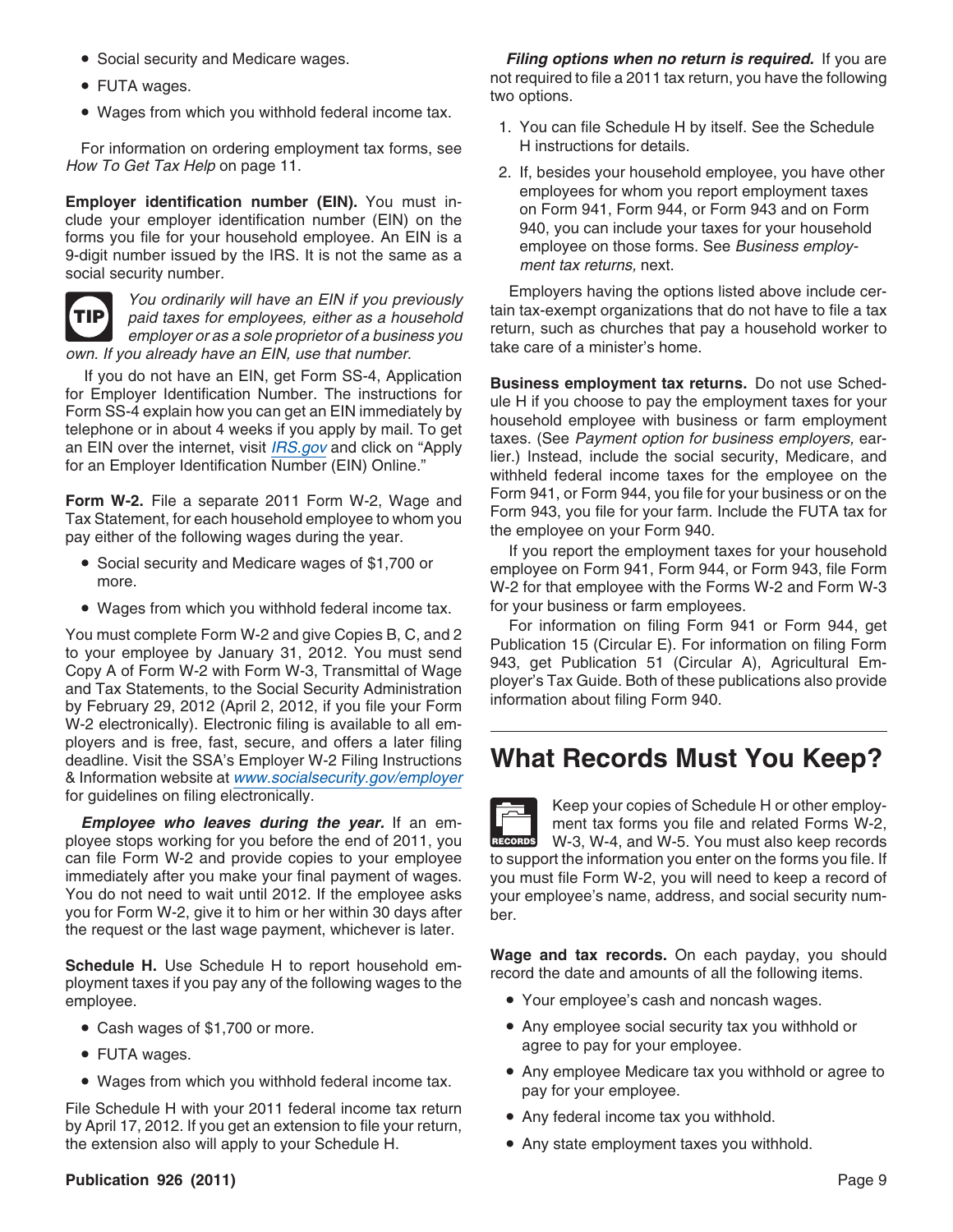**Employee's social security number.** You must keep a **Schedule H attached to another form.** If you discover record of your employee's name and social security num- an error on a Schedule H that you previously filed with ber exactly as they appear on his or her social security card Form 1040, 1040NR, or Form 1040-SS, file Form 1040X if you pay the employee either of the following. and attach a corrected Schedule H. If you filed Formulario

- 
- Wages from which you withhold federal income tax.





**How long to keep records.** Keep your employment tax (or "REEMBOLSO") in the top margin, depending on records for at least 4 years after the due date of the return whether you want to adjust your overpayment or claim a on which you report the taxes or the date the taxes were refund. (See Overpayment of tax, later.) paid, whichever is later. **When to file.** File a corrected Schedule H when you

capable of self-care, you may be able to take an income **Underpayment of tax.** You **must** pay any underpayment tax credit of up to 35% of your expenses. To qualify, you of social security and Medicare taxes by the time you file<br>must pay these expenses so you can work or look for work. the corrected Schedule H. Generally, by filing must pay these expenses so you can work or look for work. the corrected Schedule H. Generally, by filing on time and<br>If you can take the credit, you can include in your qualifying paying by the time you file the return, yo If you can take the credit, you can include in your qualifying paying by the time you file the return, you will not be expenses your share of the federal and state employment charged interest (and will not be subject to fa expenses your share of the federal and state employment charged interest (and will not be subject to failure-to-pay or information about the credit, see Publication 503, Child underreported FUTA taxes will be subject to interest.

ment. If you discover that you made an error on a Schedule H (or Anexo H-PR), the forms used to correct the error depend *Adjust the overpayment.* If the corrected Schedule H on whether the Schedule H was attached to another form is filed with a Form 1040X or an amended Form 1041, or whether it was filed by itself. The state of the Torm adjust your return by indicating on line 22 of the Form

• Social security and Medicare wages of \$1,700 or 1040-PR, file a Form 1040X and attach a corrected Anexo<br>H-PR. If you discover an error on a Schedule H that you more.<br>Both and Medicare wages of the Medicare wages of the Medicare Medicare H that you more. previously filed with Form 1041, file an "amended" Form 1041 and attach a corrected Schedule H. You discovered You must ask for your employee's social security number<br>
mation to be able to correct the error. Write "COR-<br>
may wish to ask for it when you hire your employee. You<br>
should ask your employee to show you his or her social<br>

An employee who does not have a social security number<br>ber must apply for one on Form SS-5, Application for a<br>Social Security Card. An employee who has lost his or her<br>social security card or whose name is not correctly sh Employees can get Form SS-5 from any Social to be able to correct the error. Write "CORRECTED" (or Security Administration office or by calling "CORREGIDO") and the date you discovered the error in Security Administration office or by calling "CORREGIDO") and the date you discovered the error in the top margin of your corrected Schedule H (or Anexo H-PR), (in dark, bold letters). In addition, explain the rea-You also can download Form SS-5 from the So- son for your correction and the date the error was discovcial Security Administration website, ered in Part II of Form 1040X or in a statement attached to www.socialsecurity.gov/online/ss-5.pdf. the corrected Schedule H. If you have an overpayment, also write "ADJUSTED" (or "CORREGIDO") or "REFUND"

discover an error on a previously filed Schedule H. If you **Can You Claim a Credit for** are correcting an underpayment, file a corrected Schedule<br>
H no later than the due date of your next tax return **Child and Dependent Care** (generally, April 15 of the following calendar year) after you discover the error. If you are correcting an overpayment, **Expenses? Expenses Expenses Expenses Expenses EXPENSES EXPENSES EXPENSES EXPENSES EXPENSES EXPENSES EXPENSES EXPENSES EXPENSES EXPENSES EXPENSES EXPENSES EXPENSES EXPENSES EXPENSES** If your household employee cares for your dependent who<br>If your household employee cares for your dependent who is not tax, whichever is later).

estimated tax penalties) on the balance due. However,

and Dependent Care Expenses. **Overpayment of tax.** You may either adjust or claim a refund of an overpayment of social security and Medicare **How Can You Correct How Can You Correct How Can You Are** *correcting an overpayment and are filing the corrected* **corrected Schedule H?** Schedule H within 90 days of the expiration of the period of the period of the period of the overpay-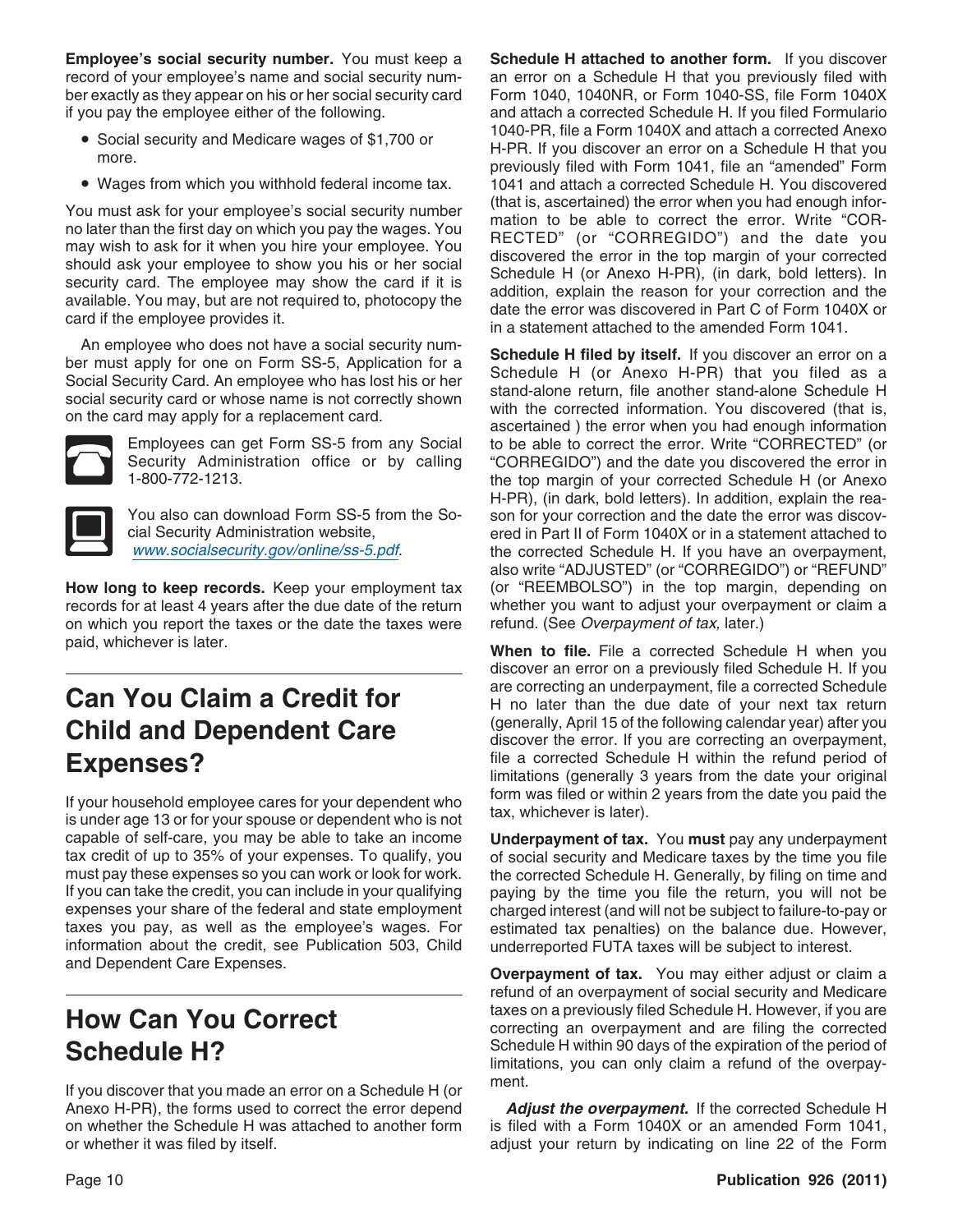1040X or on line 29a of the Form 1041 that you would like the overpayment applied to your estimated taxes on Form **How To Get Tax Help** 1040, Form 1040NR, Form 1040-PR, Form 1040-SS, or Form 1041 for the year in which you are filing the corrected You can get help with unresolved tax issues, order free Schedule H. If the corrected Schedule H is filed as a publications and forms, ask tax questions, and get informastand-alone return, adjust your return by writing "AD-<br>JUSTED" (or "CORREGIDO") in the top margin (in dark. that is best for you, you will have quick and easy access to JUSTED" (or "CORREGIDO") in the top margin (in dark, that is be<br>bold letters), If you adjust your return you will not receive tax help. bold letters). If you adjust your return, you will not receive interest on your overpayment. If the corrected Schedule H<br>will be filed within 90 days of the expiration of the refund<br>period of limitations, you may not adjust the return and<br>must claim a refund for the overpayment. You m

is filed with a Form 1040X or an amended Form 1041, and those who believe that an IRS system or procedure is claim a refund by indicating that you would like the over- not working as it should. Here are seven things every claim a refund by indicating that you would like the over- not working as it should. Here are seven that is now a should know about TAS: payment refunded to you on line 21 of the Form 1040X or line 29b of the Form 1041. If the corrected Schedule H is •filed as a stand-alone return, claim a refund by writing **IRS.** "REFUND" (or "REEMBOLSO") in the top margin (in dark, •bold letters). You will receive interest on any overpayment<br>refunded, unless the overpayment is for FUTA tax because<br>your needs.<br>You were entitled to increased credits for state contribu-<br>You may be eligible for our help i you were entitled to increased credits for state contriburesolve your tax problem through normal IRS chan- tions.

IRS procedure just isn't working as it should.<br>**Required repayment or consent.** If you previously over-<br>**Required repayment or consent.** If you previously over-<br>**We help taxpayers whose problems are causing fi**reported social security and Medicare taxes, you may  $\bullet$  We help taxpayers whose problems are causing fi-<br>adjust your overpayment only after you have repaid or and alifficulty or significant cost, including the cost adjust your overpayment only after you have repaid or nancial difficulty or significant cost, including the co<br>reimbursed your employees in the amount of the overcol- of professional representation. This includes busireimbursed your employees in the amount of the overcol-<br>lection of employee tax. You reimburse your employees by nesses as well as individuals. applying the overwithheld amount against taxes to be • Our employees know the IRS and how to navigate it. withheld on future wages. You may claim a refund for the If you qualify for our help, we'll assign your case to overpayment only after you have repaid or reimbursed an advocate who will listen to your problem, help you your employees in the amount of the overcollection or you understand what needs to be done to resolve it, and have obtained consents from your employees to file the stay with you every step of the way until your prob-<br>claim for refund for the employee tax loclude a statement lem is resolved. claim for refund for the employee tax. Include a statement that you repaid or reimbursed your employees, or obtained  $\bullet\,$  We have at least one local taxpayer advocate in their written consents in the case of a claim for refund, in every state, the District of Columbia, and Puerto<br>Part C of Form 1040X or in a statement attached to the Rico You can call your local advocate whose nu Part C of Form 1040X or in a statement attached to the Fico. You can call your local advocate, whose num-<br>Amended Form 1041 or the stand-alone corrected Sched-Figure is in your phone book, in Pub, 1546, Taxpayer ule H. Advocate Service—Your Voice at the IRS, and on

you previously underreported tax or overreported tax, you will generally be required to file Form W-2, Wage and Tax • You can learn about your rights and responsibilities Statement, or their territorial equivalents (if none was pre- as a taxpayer by visiting our online tax toolkit at viously filed), or Form W-2c, Corrected Wage and Tax www.taxtoolkit.irs.gov. You can get updates on hot<br>Statement, to reflect the changes reported on your cor-<br>ax topics by visiting our YouTube channel at www. Statement, to reflect the changes reported on your coryoutube.com/tasnta and our Facebook page at www. rected Schedule H.

tweets at www.twitter.com/YourVoiceAtIRS. **Additional information.** For more information about correcting errors on a previously filed Schedule H, see page 4 *Low Income Taxpayer Clinics (LITCs)*. The Low In-<br>of Form 944-X, *Form 944-X: Which process should you* come Taxpayer Clinic program serves individuals who of Form 944-X, Form 944-X: Which process should you<br>use? (substitute "Schedule H" for "Form 944-X") and the have a problem with the IRS and whose income is below a<br>Overview of New Processes section in the Instructions for Form 944-X (or Formulario 944-X (PR)). Also, visit LITCs can provide representation before the IRS or in IRS.gov. **IRS.gov.** COUNTER 18 All the court on audits, tax collection disputes, and other issues

*Claim for refund process.* If the corrected Schedule H are seeking help in resolving tax problems with the IRS;<br>filed with a Form 1040X or an amended Form 1041. and those who believe that an IRS system or procedure is

- The Taxpayer Advocate Service is your voice at the
- 
- nels and have gotten nowhere, or you believe an
- 
- 
- ber is in your phone book, in Pub. 1546, Taxpayer our website at www.irs.gov/advocate. You can also Filing required Forms W-2 or Forms W-2c. Whether call our toll-free line at 1-877-777-4778 or TTY/TDD call our property of the second of the second that the second the second the second the second the second the second the
	- facebook.com/YourVoiceAtIRS, or by following our

certain level. LITCs are independent from the IRS. Most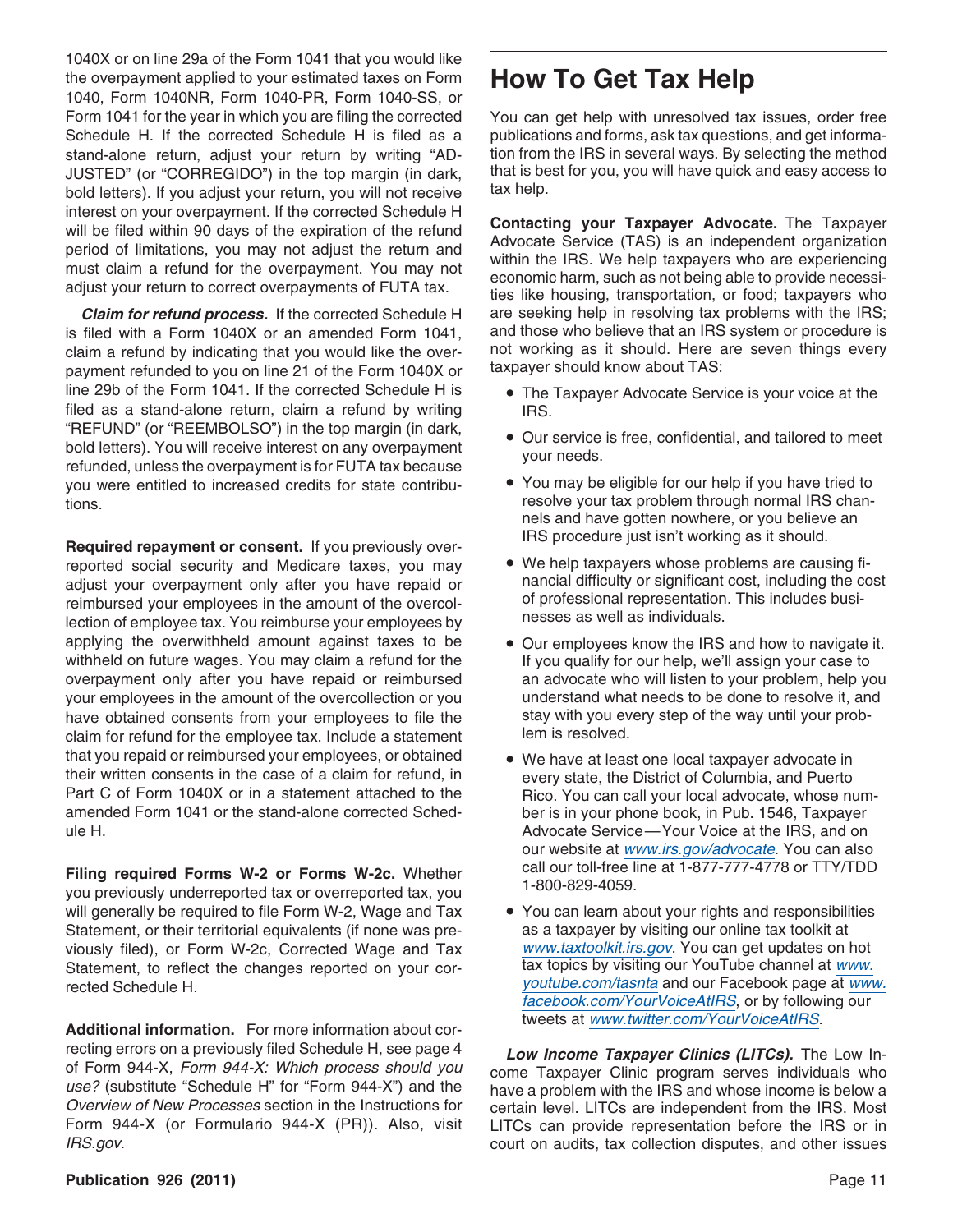for free or a small fee. If an individual's native language is • Use the online Internal Revenue Code, regulations, not English, some clinics can provide multilingual informa- or other official guidance. tion about taxpayer rights and responsibilities. For more<br>
• View Internal Revenue Bulletins (IRBs) published in information, see Publication 4134, Low Income Taxpayer<br>Clinic List. This publication is available at IRS.gov, by the last few years. calling 1-800-TAX-FORM (1-800-829-3676), or at your lo- • Figure your withholding allowances using the withcal IRS office. holding calculator online at www.irs.gov/individuals.

**Free tax services.** Publication 910, IRS Guide to Free **The Publication out alternative Minimum Tax (AMT)** Assistant. Tax Services, is your guide to IRS services and resources. Alternative Minimum Tax (AMT) Assistant. Learn about free tax information from the IRS, including • Sign up to receive local and national tax news by publications, services, and education and assistance pro-<br>
email. grams. The publication also has an index of over 100<br>TeleTax topics (recorded tax information) you can listen to  $\bullet$  Get information on starting and operating a small For tax topics (recorded tax information) you can listen to business.<br>on the telephone. The majority of the information and services listed in this publication are available to you free of charge. If there is a fee associated with a resource or service, it is listed in the publication. **Phone. Phone.** Many services are available by phone.

Accessible versions of IRS published products are available on request in a variety of alternative formats for people with disabilities.

**Free help with your return.** Free help in preparing your 1-800-TAX -FORM (1-800-829-3676) to order curreturn is available nationwide from IRS-trained volunteers. The rent-year forms, instructions, and publications, and The Volunteer Income Tax Assistance (VITA) program is prior-year forms and instructions. You should receive designed to help low-income taxpayers and the Tax Coun- your order within 10 days. seling for the Elderly (TCE) program is designed to assist <br> **•** Asking tax questions. Call the IRS with your tax<br> **•** Asking tax questions. Call the IRS with your tax taxpayers age 60 and older with their tax returns. Many **Example and only all of the VITA** sites offer free electronic filing and all volunteers will questions at 1-800-829-1040. let you know about credits and deductions you may be • Solving problems. You can get face-to-face help entitled to claim. To find the nearest VITA or TCE site, call solving tax problems every business day in IRS Tax-1-800-829-1040. payer Assistance Centers. An employee can explain

As part of the TCE program, AARP offers the Tax-Aide IRS letters, request adjustments to your account, or counseling program. To find the nearest AARP Tax-Aide help you set up a payment plan. Call your local site, call 1-888-227-7669 or visit AARP's website at Taxpayer Assistance Center for an appointment. To www.aarp.org/money/taxaide. find the number, go to www.irs.gov/localcontacts or

For more information on these programs, go to IRS.gov look in the phone book under United States Governand enter keyword "VITA" in the upper right-hand corner. ment, Internal Revenue Service.



**Internet.** You can access the IRS website at •

- E-file your return. Find out about commercial tax pre-recorded messages covering various tax topics.<br>pre-recorded messages covering various tax topics. ble taxpayers. • Refund information. To check the status of your
- 
- Download forms, including talking tax forms, instruc- your refund and are not given the date it will be
- ing back. Order IRS products online.
- Research your tax questions online.
- Search publications online by topic or keyword.
- 
- 
- 
- Determine if Form 6251 must be filed by using our
- 
- 



- Ordering forms, instructions, and publications. Call
- 
- 
- TTY/TDD equipment. If you have access to TTY/ IRS.gov 24 hours a day, 7 days a week to: TDD equipment, call 1-800-829-4059 to ask tax questions or to order forms and publications.
- $\bullet$  F-file your return. Find out about commercial tax  $\bullet$  TeleTax topics. Call 1-800-829-4477 to listen to
- Check the status of your 2010 refund. Go to IRS.gov 2010 refund, call 1-800-829-1954 or 1-800-829-4477<br>(automated refund information 24 hours a day, 7) and eliginal Marine Meit at least 70 • Check the status of your 2010 refund. Go to IRS.gov<br>
and click on *Where's My Refund*. Wait at least 72<br>
hours after the IRS acknowledges receipt of your<br>
e-filed return, or 3 to 4 weeks after mailing a paper<br>
return. If tions, and publications. issued, please wait until the next week before check-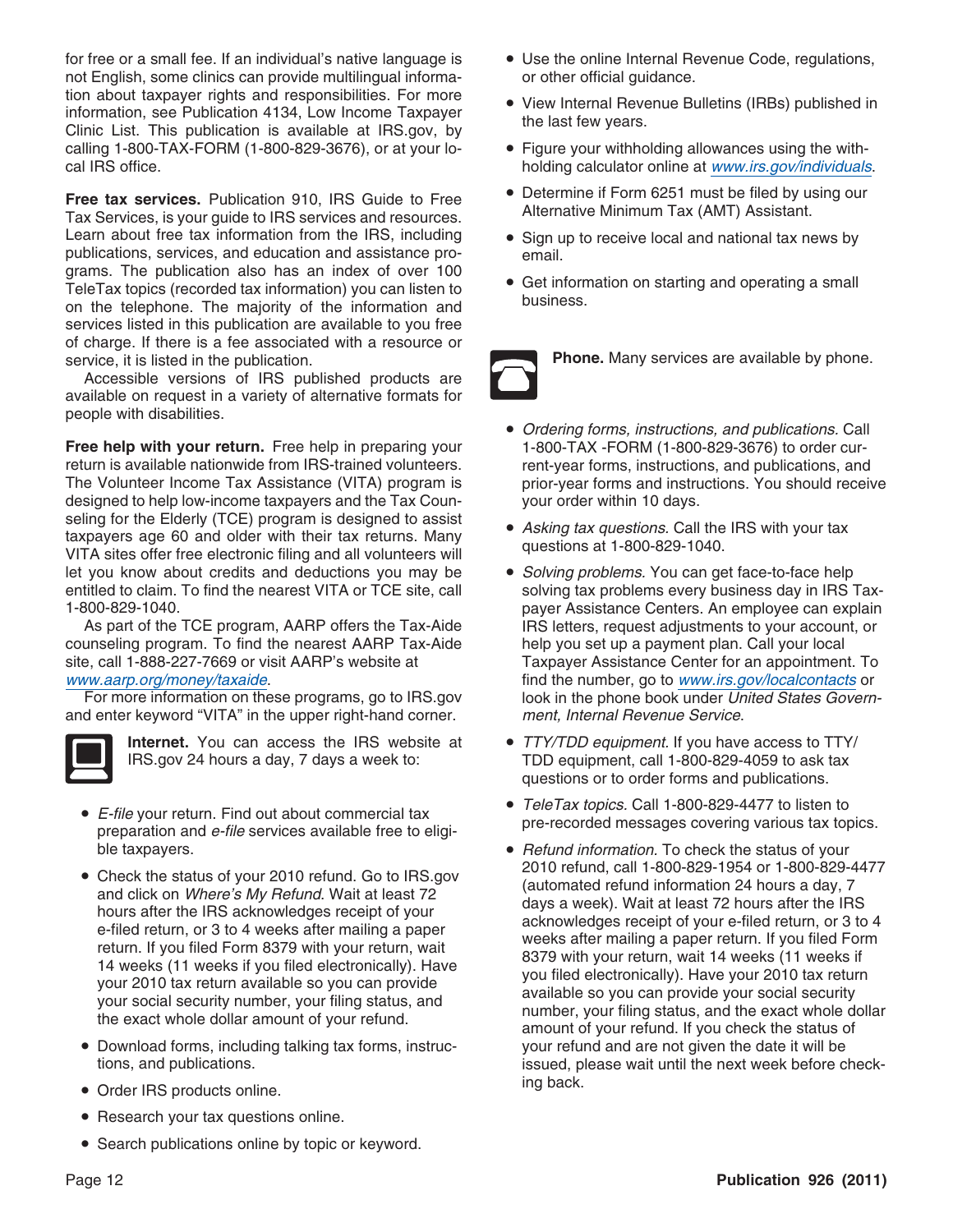• Other refund information. To check the status of a prior-year refund or amended return refund, call find the number of your local office, go to

*Evaluating the quality of our telephone services.* **To Service.** ensure IRS representatives give accurate, courteous, and professional answers, we use several methods to evaluate<br>the quality of our telephone services. One method is for a<br>second IRS representative to listen in on or record random<br>telephone calls. Another is to ask some callers



**Walk-in.** Many products and services are avail-<br>
able on a walk-in basis.<br>
Bloomington, IL 61705-6613

- Products. You can walk in to many post offices, **INCON DVD for tax products.** You can order Publication  $\blacksquare$  1796, IRS Tax Products DVD, and obtain: libraries,  $\blacksquare$  1796, IRS Tax Products DVD, and obtain: instructions, and publications. Some IRS offices, libraries, grocery stores, copy centers, city and county government offices, credit unions, and office supply stores have a collection of products available to print • Prior-year forms, instructions, and publications. from a CD or photocopy from reproducible proofs.<br>Also some IRS offices and libraries have the Inter-<br>**Example 2** Tax Map: an electronic research tool and finding aid. Also, some IRS offices and libraries have the Internal Revenue Code, regulations, Internal Revenue • Tax law frequently asked questions. Bulletins, and Cumulative Bulletins available for re-
- • Services. You can walk in to your local Taxpayer Assistance Center every business day for personal, **•** Internal Revenue Code—Title 26 of the U.S. Code. face-to-face tax help. An employee can explain IRS • Fill-in, print, and save features for most tax forms. letters, request adjustments to your tax account, or help you set up a payment plan. If you need to resolve a tax problem, have questions about how the • Toll-free and email technical support. tax law applies to your individual tax return, or you where you can spread out your records and talk with  $\frac{2011}{\pi}$  The final release will ship the beginning of March an IRS representative face-to-face. No appointment and Taure is necessary—just walk in. If you prefer, you can call your local Center and leave a message requesting<br>an appointment to resolve a tax account issue. A<br>representative will call you back within 2 business<br>days to schedule an in-person appointment at your<br>ding fee) or call 1-87 days to schedule an in-person appointment at your dling fee) or call 1-877-233-676.<br>Convenience If you have an ongoing complex tax for \$30 (plus a \$6 handling fee). convenience. If you have an ongoing, complex tax account problem or a special need, such as a disability, an appointment can be requested. All other

issues will be handled without an appointment. To 1-800-829-1040. www.irs.gov/localcontacts or look in the phone book under United States Government, Internal Revenue



- Current-year forms, instructions, and publications.
- 
- 
- 
- Tax Topics from the IRS telephone response sys- search purposes. tem.
	-
	-
	- Internal Revenue Bulletins.
	-
- Two releases during the year. Two releases during the year.<br>
son, visit your local Taxpayer Assistance Center – The first release will ship the beginning of January<br>
where you can spread out your records and talk with 2011.
	-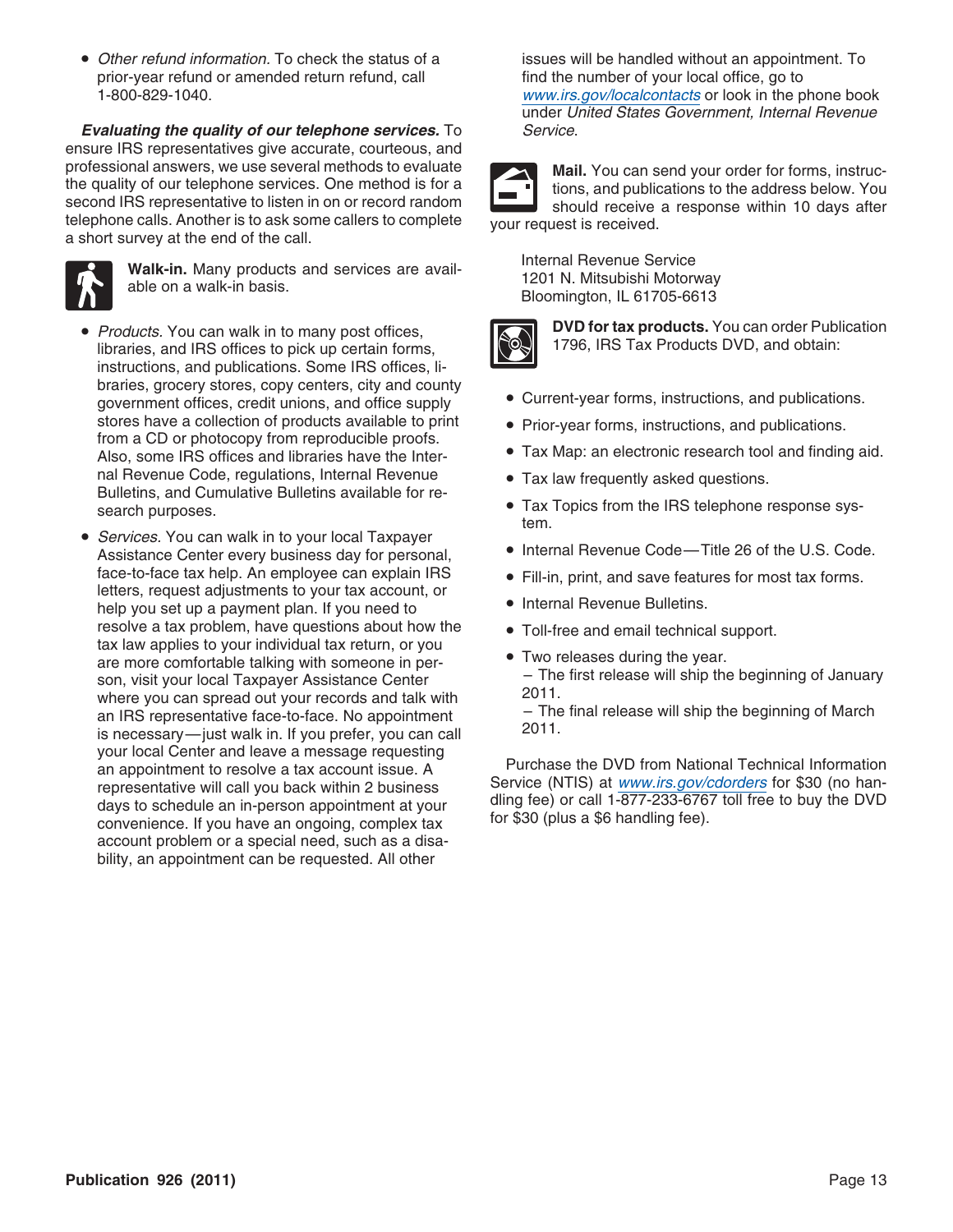# **Appendix: State Unemployment Tax Agencies**

employment tax agencies INCERT IRS Tax Products DVD, and beginning of January 2011.<br>was provided to the IRS by obtain: The final release will ship the U.S. Department of Labor. If the **beginning of March 2011.**<br> **beginning of March 2011.** telephone number listed for your state and publications, instructions,  $\frac{1}{2}$  Purchase the DVD from National would be a long distance call from your area, you can use the name of the • Prior-year forms, instructions, Technical Information Service (NTIS)<br>agency to look for a local number in and publications. at www.irs.gov/cdorders for \$30 (no agency to look for a local number in and publications. at www.irs.gov/cdorders for \$30 (no<br>vour telephone book. The addresses a Tay Man an electronic research handling fee) or call 1-877-233-6767 your telephone book. The addresses  $\bullet$  Tax Map: an electronic research handling fee) or call 1-877-233-6767 •<br>and telephone numbers of the agenand telephone numbers of the agen-<br>cies, which were current at the time<br> $\frac{1}{2}$  tool and finding aid.  $\frac{1}{2}$  and the see). Tax law frequently asked ques- this publication was prepared for print, For the most up-to-date ad- tions. are subject to change. dresses and telephone num-



**Mail.** You can send your or<br>der for forms, instructions,<br>and publications to the ad-<br>and publications to the ad-<br>and publications to the ad-<br>and publications to the ad-<br>and publications to the ad-<br>and publications to the

sponse within 10 days after your sponse within to days after your  $\bullet$  Fill-in, print, and save features request is received.

Internal Revenue Service Bloomington, IL 61705-6613 port.



- 
- 
- 
- Tax law frequently asked ques-
- Tax Topics from the IRS tele-
- 
- 
- Internal Revenue Bulletins.
- 1201 N. Mitsubishi Motorway Toll-free and email technical sup-

**DVD for tax products.** You • Two releases during the year. The following list of state un-  $\|\widehat{\mathbb{Q}}\|$  can order Publication 1796,  $\qquad$  – The first release will ship the obtain:  $-$  The final release will ship the



and publications to the ad-<br>dress below. You should receive a re-<br>cropse within 10 days after your and the U.S. Code.<br>and the U.S. Code.<br>inemploy/agencies.asp.

| <b>State</b>       | <b>Address</b>                                                                                                              | <b>Telephone number / Website</b>                     |
|--------------------|-----------------------------------------------------------------------------------------------------------------------------|-------------------------------------------------------|
| Alabama            | Department of Industrial Relations<br>649 Monroe Street<br>Montgomery, AL 36131-0099                                        | (334) 242-8830<br>www.dir.alabama.gov                 |
| Alaska             | <b>Employment Security Tax</b><br>Department of Labor and Workforce Development<br>P.O. Box 115509<br>Juneau, AK 99811-5509 | (888) 448-3527<br>www.labor.state.ak.us/estax         |
| Arizona            | Department of Economic Security<br>Unemployment Tax - 911B<br>P.O. Box 6028<br>Phoenix, AZ 85005-6028                       | (602) 771-6601<br>www.azdes.gov/esa/uitax/uithome.asp |
| <b>Arkansas</b>    | Department of Workforce Services<br>P.O. Box 2981<br>Little Rock, AR 72203-2981                                             | (501) 682-3798<br>www.state.ar.us/esd                 |
| California         | <b>Employment Development Department</b><br>Account Services Group, MIC 90<br>P.O. Box 942880<br>Sacramento, CA 94280       | (888) 745-3886<br>www.edd.cahwnet.gov                 |
| Colorado           | Department of Labor and Employment<br>Unemployment Insurance Operations<br>P.O. Box 8789<br>Denver, CO 80201-8789           | (800) 480-8299<br>www.colorado.gov/CDLE               |
| <b>Connecticut</b> | Connecticut Department of Labor<br>200 Folly Brook Blvd.<br>Wethersfield, CT 06109-1114                                     | (860) 263-6550<br>www.ctdol.state.ct.us               |
| <b>Delaware</b>    | Division of Unemployment Insurance<br>Department of Labor<br>P.O. Box 9950<br>Wilmington, DE 19809-0950                     | (302) 761-8484<br>www.delawareworks.com               |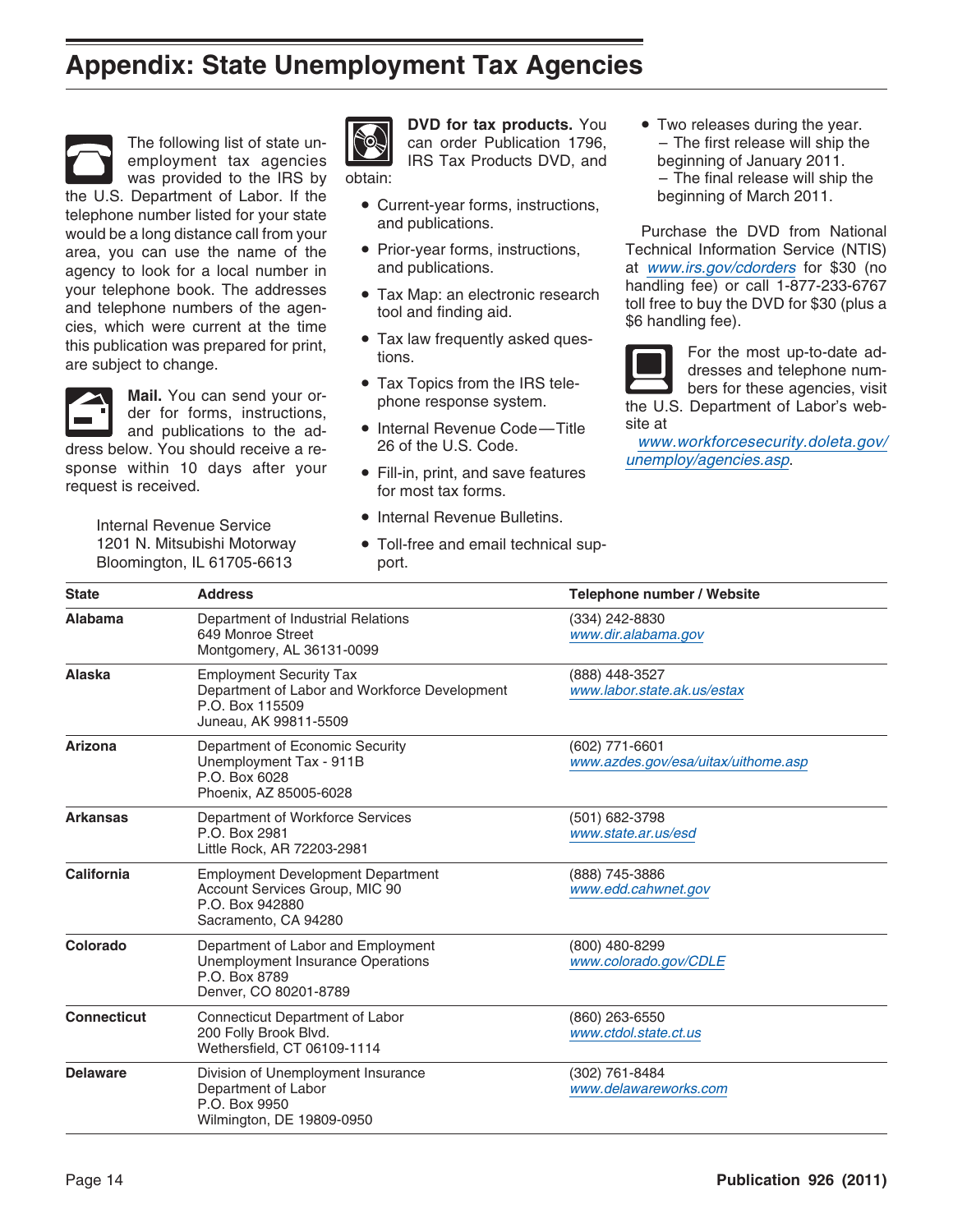| <b>State</b>                   | <b>Address</b>                                                                                                                                             | <b>Telephone number / Website</b>                 |
|--------------------------------|------------------------------------------------------------------------------------------------------------------------------------------------------------|---------------------------------------------------|
| District of<br><b>Columbia</b> | Department of Employment Services<br>Office of Unemployment<br><b>Compensation Tax Division</b><br>609 H Street NE, 3rd Floor<br>Washington, DC 20001-4347 | (202) 698-7550<br>www.dcnetworks.org              |
| <b>Florida</b>                 | <b>Unemployment Compensation Service</b><br>Agency for Workforce Innovation<br>107 E. Madison Street MSC 229<br>Tallahassee, FL 32399                      | (800) 482-8293<br>http://dor.myflorida.com/dor/uc |
| Georgia                        | Department of Labor<br>148 Andrew Young Inter Blvd., Suite 800<br>Atlanta, GA 30303-1732                                                                   | (404) 232-3301<br>www.dol.state.ga.us             |
| <b>Hawaii</b>                  | Department of Labor and Industrial Relations<br>830 Punchbowl Street<br><b>Room 437</b><br>Honolulu, HI 96813-5096                                         | (808) 586-8913<br>www.hawaii.gov/labor            |
| Idaho                          | Department of Labor<br>317 W. Main Street<br>Boise, ID 83735-0002                                                                                          | (800) 448-2977<br>www.labor.state.id.us           |
| <b>Illinois</b>                | Department of Employment Security<br>33 South State Street<br>Chicago, IL 60603                                                                            | (800) 247-4984<br>www.ides.state.il.us            |
| Indiana                        | Department of Workforce Development<br>10 North Senate Avenue<br>Room SE 106<br>Indianapolis, IN 46204-2277                                                | (317) 232-7436<br>www.in.gov/dwd                  |
| <b>lowa</b>                    | <b>Workforce Development</b><br>1000 East Grand Avenue<br>Des Moines, IA 50319-0209                                                                        | (515) 281-5339<br>www.iowaworkforce.org/ui        |
| <b>Kansas</b>                  | Department of Labor<br>401 SW Topeka Blvd.<br>Topeka, KS 66603-3182                                                                                        | (785) 296-5027<br>www.dol.ks.gov                  |
| <b>Kentucky</b>                | Department of Employment Services<br>P.O. Box 948<br>Frankfort, KY 40602-0948                                                                              | (502) 564-2272<br>www.oet.ky.gov                  |
| Louisiana                      | Louisiana Workforce Commission<br>P.O. Box 94049<br>Baton Rouge, LA 70804                                                                                  | (225) 342-2944<br>www.laworks.net/homepage.asp    |
| <b>Maine</b>                   | Department of Labor<br>P.O.Box 259<br>Augusta, ME 04332-0259                                                                                               | (207) 621-5120<br>www.state.me.us/labor           |
| <b>Maryland</b>                | Department of Labor, Licensing & Regulation<br>1100 North Eutaw Street<br><b>Room 414</b><br>Baltimore, MD 21201-2201                                      | (800) 492-5524<br>www.dllr.state.md.us            |
| <b>Massachusetts</b>           | Division of Employment and Training<br>19 Staniford Street<br>Boston, MA 02114-2589                                                                        | (617) 626-5050<br>www.detma.org                   |
| <b>Michigan</b>                | Department of Energy, Labor and Economic<br>Growth, UI Agency<br>3024 West Grand Blvd.<br>Detroit, MI 48202-6024                                           | (313) 456-2180<br>www.michigan.gov/uia            |
| <b>Minnesota</b>               | Department of Employment and Economic Development<br>332 Minnesota Street, Suite E200<br>St. Paul, MN 55101-1351                                           | (651) 296-6141<br>www.uimn.org/tax                |
| <b>Mississippi</b>             | Department of Employment Security<br>P.O. Box 22781<br>Jackson, MS 39225-2781                                                                              | (866) 806-0272<br>www.mdes.ms.gov                 |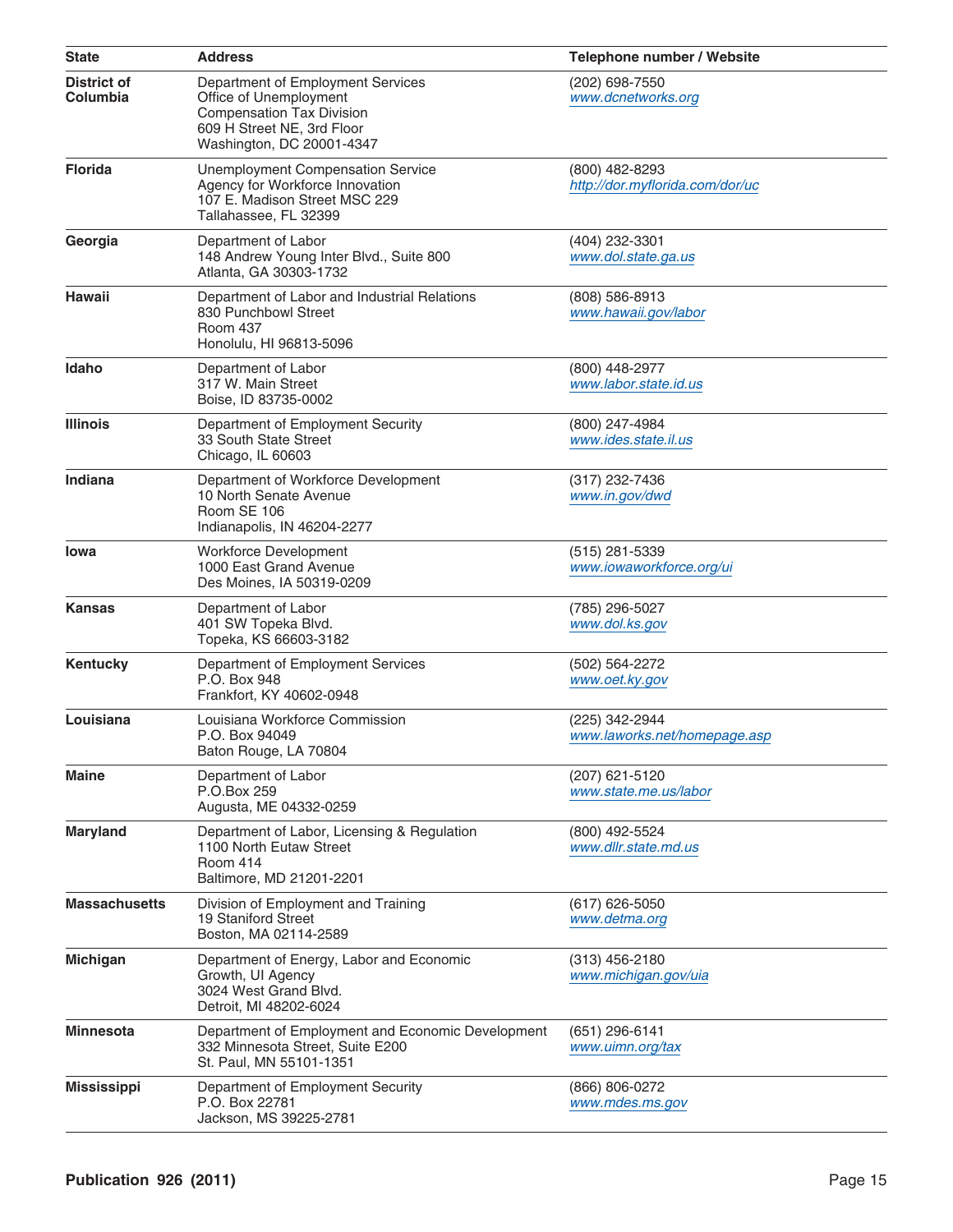| <b>State</b>          | <b>Address</b>                                                                                              | Telephone number / Website                                                     |
|-----------------------|-------------------------------------------------------------------------------------------------------------|--------------------------------------------------------------------------------|
| <b>Missouri</b>       | Division of Employment Security<br>P.O. Box 59<br>Jefferson City, MO 65104-0059                             | (573) 751-3340<br>www.labor.mo.gov                                             |
| <b>Montana</b>        | Unemployment Insurance Division<br>P.O. Box 6339<br>Helena, MT 59604-6339                                   | (406) 444-3834<br>www.uid.dli.mt.gov                                           |
| <b>Nebraska</b>       | Department of Labor<br>Box 94600<br><b>State House Station</b><br>Lincoln, NE 68509-4600                    | (402) 471-9940<br>www.dol.nebraska.gov                                         |
| <b>Nevada</b>         | Department of Employment Training and Rehabilitation<br>500 East Third Street<br>Carson City, NV 89713-0030 | (775) 684-6300<br>https://uitax.nvdetr.org                                     |
| <b>New Hampshire</b>  | Department of Employment Security<br>32 South Main Street<br>Concord, NH 03301-4857                         | (603) 228-4033<br>www.nhes.state.nh.us                                         |
| <b>New Jersey</b>     | Department of Labor and Workforce Development<br>P.O. Box 947<br>Trenton, NJ 08625-0947                     | (609) 633-6400<br>http://lwd.dol.state.nj.us                                   |
| <b>New Mexico</b>     | Department of Workforce Solutions<br>P.O. Box 2281<br>Albuquerque, NM 87103-2281                            | (505) 841-8576<br>www.dws.state.nm.us                                          |
| <b>New York</b>       | Department of Labor<br>State Campus, Building 12<br><b>Room 500</b><br>Albany, NY 12240-0339                | (518) 457-4179<br>www.labor.state.ny.us                                        |
| <b>North Carolina</b> | <b>Employment Security Commission</b><br>P.O. Box 26504<br>Raleigh, NC 27611-6504                           | (919) 733-7396<br>www.ncesc.com                                                |
| <b>North Dakota</b>   | Job Service of North Dakota<br>P.O. Box 5507<br>Bismarck, ND 58506-5507                                     | (701) 328-2814<br>www.jobsnd.com                                               |
| Ohio                  | Department of Job and Family Services<br>P.O. Box 182404<br>Columbus, OH 43218-2404                         | (614) 466-2319<br>www.jfs.ohio.gov                                             |
| <b>Oklahoma</b>       | <b>Employment Security Commission</b><br>P.O. Box 52003<br>Oklahoma City, OK 73152-2003                     | (405) 557-7173<br>www.ok.gov/oesc_web                                          |
| Oregon                | <b>Employment Department</b><br>875 Union Street NE<br><b>Room 107</b><br>Salem, OR 97311-0030              | (503) 947-1488, option 5<br>(503) 947-1537 (FUTA)<br>www.oregon.gov/employ/tax |
| Pennsylvania          | Department of Labor and Industry<br>7th and Forster Street, Room 915<br>Harrisburg, PA 17121-0001           | (717) 787-7679<br>www.dli.state.pa.us                                          |
| <b>Puerto Rico</b>    | Department of Labor and Human Resources<br>P.O. Box 1020<br>San Juan, PR 00919                              | (787) 754-5818<br>www.dtrh.gobierno.pr                                         |
| <b>Rhode Island</b>   | Division of Taxation<br>One Capitol Hill, Suite 36<br>Providence, RI 02908-5829                             | (401) 574-8700<br>www.uitax.ri.gov                                             |
| <b>South Carolina</b> | <b>Employment Security Commission</b><br>P.O. Box 995<br>Columbia, SC 29202-0995                            | (803) 737-3075<br>dew.sc.gov                                                   |
| <b>South Dakota</b>   | Department of Labor<br>P.O. Box 4730<br>Aberdeen, SD 57402-4730                                             | (605) 626-2312<br>dol.sd.gov                                                   |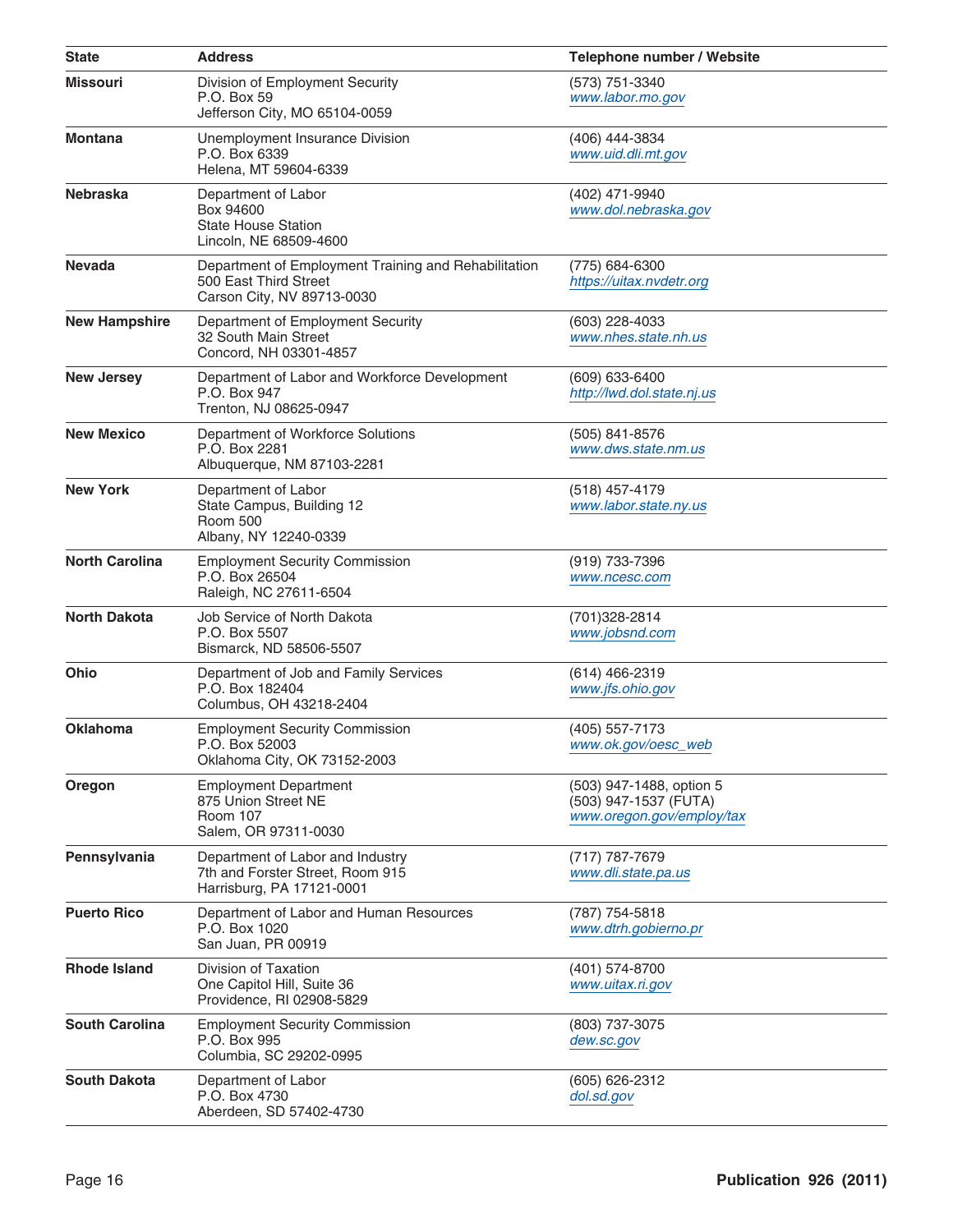| <b>State</b>          | <b>Address</b>                                                                                   | <b>Telephone number / Website</b>                      |
|-----------------------|--------------------------------------------------------------------------------------------------|--------------------------------------------------------|
| <b>Tennessee</b>      | Department of Labor and Workforce Development<br>220 French Landing Drive<br>Nashville, TN 37243 | (615) 741-2486<br>www.state.tn.us/labor-wfd/esdiv.html |
| <b>Texas</b>          | <b>Texas Workforce Commission</b><br>P.O. Box 149037<br>Austin, TX 78714-9037                    | (512) 463-2700<br>www.twc.state.tx.us                  |
| <b>Utah</b>           | Department of Workforce Services<br>P.O. Box 45288<br>Salt Lake City, UT 84145-0288              | (801) 526-9400<br>www.jobs.utah.gov                    |
| <b>Vermont</b>        | Department of Labor<br>P.O. Box 488<br>Montpelier, VT 05601-0488                                 | (802) 828-4252<br>www.labor.vermont.gov                |
| Virginia              | Virginia Employment Commission<br>P.O. Box 1358<br>Richmond, VA 23218-1358                       | (804) 371-7159<br>www.VAEmploy.com                     |
| <b>Virgin Islands</b> | Department of Labor<br>P.O. Box 302608<br>St. Thomas, VI 00803-2608                              | (340) 776-1440<br>www.vidol.gov                        |
| Washington            | <b>Employment Security Department</b><br>P.O. Box 9046<br>Olympia, WA 98507-9046                 | (360) 902-9360<br>www.esd.wa.gov/uitax/index.php       |
| <b>West Virginia</b>  | Bureau of Employment Programs<br>112 California Avenue<br>Charleston, WV 25305-0016              | (304) 558-2676<br>www.wvbep.org/bep/uc                 |
| Wisconsin             | Department of Workforce Development<br>P.O. Box 7942<br>Madison, WI 53707-7942                   | (608) 261-6700<br>www.dwd.state.wi.us                  |
| Wyoming               | Unemployment Tax Division<br>P.O. Box 2760<br>Casper, WY 82602-2760                              | (307) 235-3217<br>http://wydoe.state.wy.us             |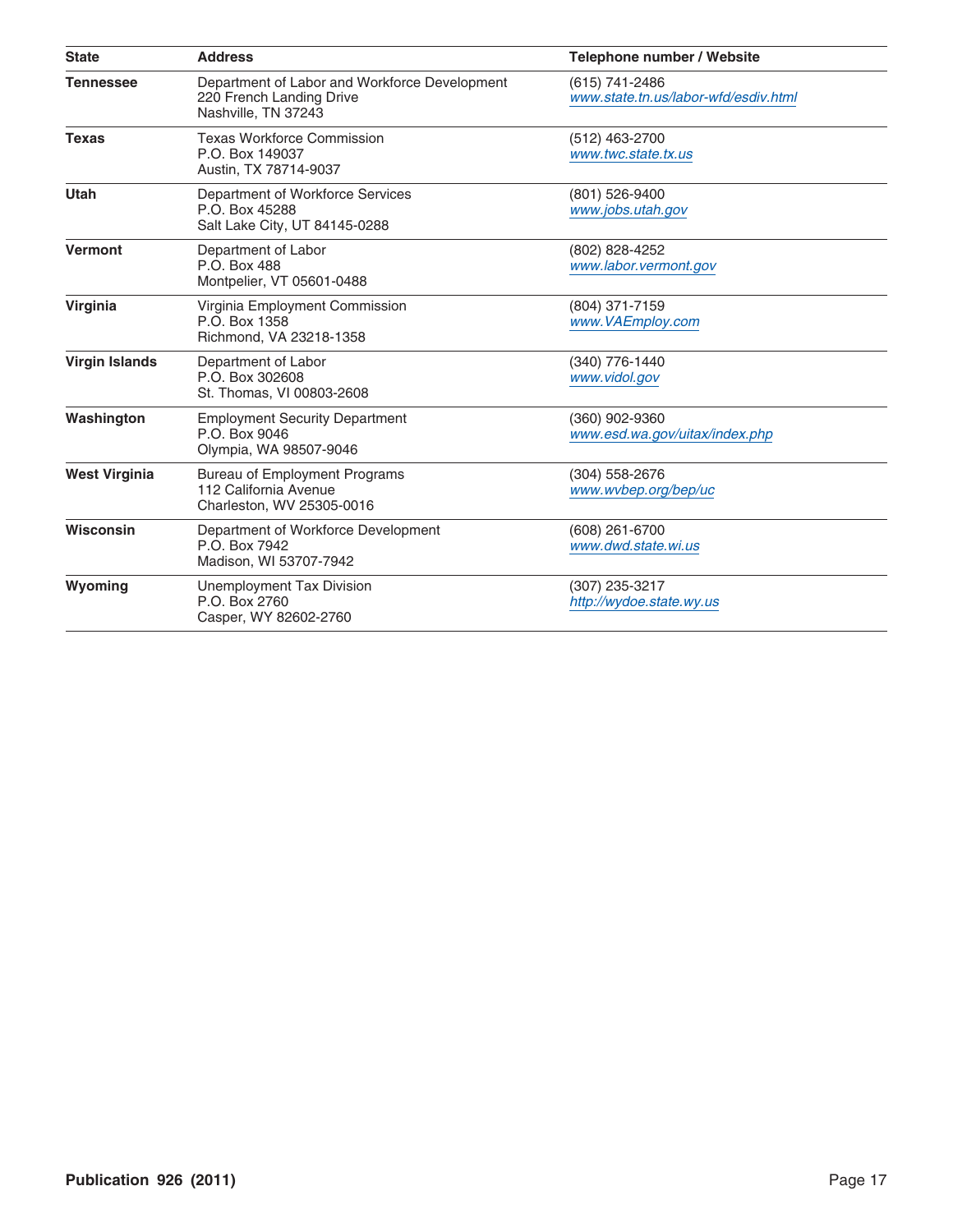# Table 3. **Employee Social Security (4.2%) and Medicare (1.45%) Tax Withholding Table**

(See Circular E for income tax withholding tables.)

Use this table to figure the amount of social security and Medicare taxes to withhold from each wage payment. For example, on a wage payment of \$180, the employee social security tax is \$7.56<br>(\$4.20 tax on \$100 plus \$3.36 **The social The Medicare The social The Medicare If wage**<br> **If wage**<br> **If wage**<br> **If wage**<br> **If wage**<br> **If wage**<br> **If wage**<br> **If wage**<br> **If wage**<br> **If wage**<br> **If wage**<br> **If wage**<br> **If we are to be withheld is:<br>
<b>If we are to be withheld is:<br>
<b>If we are to be withheld is payment is: be withheld is: withheld is: payment is: be withheld is: withheld is:** \$ 1.00 . . . . . . . . . \$.04 \$.01 \$ 51.00 . . . . . . . . . \$ 2.14 \$.74 2.00 . . . . . . . . . .08 .03 52.00 . . . . . . . . . 2.18 .75 3.00 . . . . . . . . . .13 .04 53.00 . . . . . . . . . 2.23 .77 4.00 . . . . . . . . . .17 .06 54.00 . . . . . . . . . 2.27 .78 5.00 . . . . . . . . . .21 .07 55.00 . . . . . . . . . 2.31 .80 6.00 . . . . . . . . . .25 .09 56.00 . . . . . . . . . 2.35 .81 7.00 . . . . . . . . . .29 .10 57.00 . . . . . . . . . 2.39 .83 8.00 . . . . . . . . . .34 .12 58.00 . . . . . . . . . 2.44 .84 9.00 . . . . . . . . . .38 .13 59.00 . . . . . . . . . 2.48 .86 10.00 . . . . . . . . . .42 .15 60.00 . . . . . . . . . 2.52 .87 11.00 . . . . . . . . . .46 .16 61.00 . . . . . . . . . 2.56 .88 12.00 . . . . . . . . . .50 .17 62.00 . . . . . . . . . 2.60 .90 13.00 . . . . . . . . . .55 .19 63.00 . . . . . . . . . 2.65 .91 14.00 . . . . . . . . . .59 .20 64.00 . . . . . . . . . 2.69 .93 15.00 . . . . . . . . . .63 .22 65.00 . . . . . . . . . 2.73 .94 16.00 . . . . . . . . . .67 .23 66.00 . . . . . . . . . 2.77 .96 17.00 . . . . . . . . . .71 .25 67.00 . . . . . . . . . 2.81 .97 18.00 . . . . . . . . . .76 .26 68.00 . . . . . . . . . 2.86 .99 19.00 . . . . . . . . . .80 .28 69.00 . . . . . . . . . 2.90 1.00 20.00 . . . . . . . . . .84 .29 70.00 . . . . . . . . . 2.94 1.02 21.00 . . . . . . . . . .88 .30 71.00 . . . . . . . . . 2.98 1.03 22.00 . . . . . . . . . .92 .32 72.00 . . . . . . . . . 3.02 1.04 23.00 . . . . . . . . . .97 .33 73.00 . . . . . . . . . 3.07 1.06 24.00 . . . . . . . . . 1.01 .35 74.00 . . . . . . . . . 3.11 1.07 25.00 . . . . . . . . . 1.05 .36 75.00 . . . . . . . . . 3.15 1.09 26.00 . . . . . . . . . 1.09 .38 76.00 . . . . . . . . . 3.19 1.10 27.00 . . . . . . . . . 1.13 .39 77.00 . . . . . . . . . 3.23 1.12 28.00 . . . . . . . . . 1.18 .41 78.00 . . . . . . . . . 3.28 1.13 29.00 . . . . . . . . . 1.22 .42 79.00 . . . . . . . . . 3.32 1.15 30.00 . . . . . . . . . 1.26 .44 80.00 . . . . . . . . . 3.36 1.16 31.00 . . . . . . . . . 1.30 .45 81.00 . . . . . . . . . 3.40 1.17 32.00 . . . . . . . . . 1.34 .46 82.00 . . . . . . . . . 3.44 1.19 33.00 . . . . . . . . . 1.39 .48 83.00 . . . . . . . . . 3.49 1.20 34.00 . . . . . . . . . 1.43 .49 84.00 . . . . . . . . . 3.53 1.22 35.00 . . . . . . . . . 1.47 .51 85.00 . . . . . . . . . 3.57 1.23 36.00 . . . . . . . . . 1.51 .52 86.00 . . . . . . . . . 3.61 1.25 37.00 . . . . . . . . . 1.55 .54 87.00 . . . . . . . . . 3.65 1.26 38.00 . . . . . . . . . 1.60 .55 88.00 . . . . . . . . . 3.70 1.28 39.00 . . . . . . . . . 1.64 .57 89.00 . . . . . . . . . 3.74 1.29 40.00 . . . . . . . . . 1.68 .58 90.00 . . . . . . . . . 3.78 1.31 41.00 . . . . . . . . . 1.72 .59 91.00 . . . . . . . . . 3.82 1.32 42.00 . . . . . . . . . 1.76 .61 92.00 . . . . . . . . . 3.86 1.33 43.00 . . . . . . . . . 1.81 .62 93.00 . . . . . . . . . 3.91 1.35 44.00 . . . . . . . . . 1.85 .64 94.00 . . . . . . . . . 3.95 1.36 45.00 . . . . . . . . . 1.89 .65 95.00 . . . . . . . . . 3.99 1.38 46.00 . . . . . . . . . 1.93 .67 96.00 . . . . . . . . . 4.03 1.39 47.00 . . . . . . . . . 1.97 .68 97.00 . . . . . . . . . 4.07 1.41 48.00 . . . . . . . . . 2.02 .70 98.00 . . . . . . . . . 4.12 1.42 49.00 . . . . . . . . . 2.06 .71 99.00 . . . . . . . . . 4.16 1.44 50.00 . . . . . . . . . 2.10 .73 100.00 . . . . . . . . . 4.20 1.45

■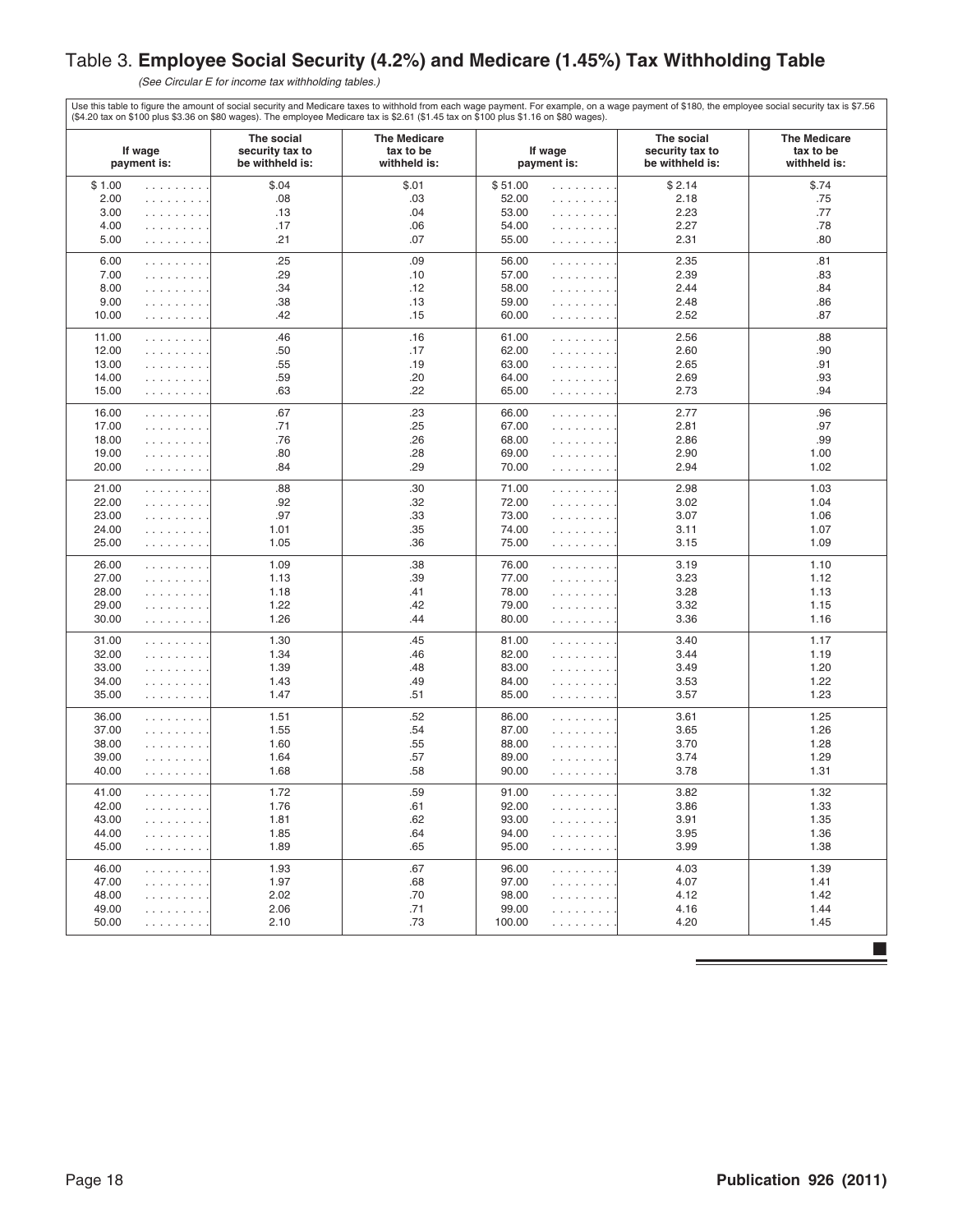### **SCHEDULE H (Form 1040)**

## **Household Employment Taxes**

(For Social Security, Medicare, Withheld Income, and Federal Unemployment (FUTA) Taxes)

OMB No. 1545-1971 20∩<del>1</del>

| Department of the Treasury<br>Internal Revenue Service (99) | Attach to Form 1040, 1040NR, 1040-SS, or 1041.<br>$\triangleright$ See separate instructions. | 49 I I<br>Attachment<br>Sequence No. 44 |
|-------------------------------------------------------------|-----------------------------------------------------------------------------------------------|-----------------------------------------|
| Name of employer                                            |                                                                                               | Social security number                  |
|                                                             |                                                                                               | 000-00-1111                             |
|                                                             |                                                                                               | <b>Employer identification number</b>   |
| Mary Brown                                                  |                                                                                               | 123456789                               |

- **A** Did you pay **any one** household employee cash wages of \$1,700 or more in 2011? (If any household employee was your spouse, your child under age 21, your parent, or anyone under age 18, see the line A instructions on page H-X before you answer this question.)
	- **Yes.** Skip lines B and C and go to line 1. √
- **No.** Go to line B.

 $\vee \wedge \wedge$ 

## **Part I** Social Security, Medicare, and Federal Income Taxes

| 2,300 00<br>1 Total cash wages subject to social security taxes (see page H-X) $\blacksquare$ .                                                                                                                                |     |    |
|--------------------------------------------------------------------------------------------------------------------------------------------------------------------------------------------------------------------------------|-----|----|
| 2 Social security taxes. Multiply line 1 by 10.4% (.104) $\ldots$ 2                                                                                                                                                            | 239 | 20 |
| 2,300 00<br>3 Total cash wages subject to Medicare taxes (see page H-X) $\ldots$ $\ldots$   3                                                                                                                                  |     |    |
|                                                                                                                                                                                                                                | 66  |    |
| 5 Federal income tax withheld, if any with the contract of the contract of the contract of the contract of the contract of the contract of the contract of the contract of the contract of the contract of the contract of the |     |    |
|                                                                                                                                                                                                                                | 305 |    |

- **7** Did you pay **total** cash wages of \$1,000 or more in **any** calendar **quarter** of 2010 or 2011 to **all** household employees? (**Do not** count cash wages paid in 2010 or 2011 to your spouse, your child under age 21, or your parent.)
	- **No. Stop.** Include the amount from line 6 above on Form 1040, line 59, and check box **b** on that line. If you are not √ required to file Form 1040, see the line 7 instructions on page H-X.

**Yes.** Go to line 8 on the back.

**For Privacy Act and Paperwork Reduction Act Notice, see page H-X of the instructions.** Cat. No. 12187K **Schedule H (Form 1040) 2011**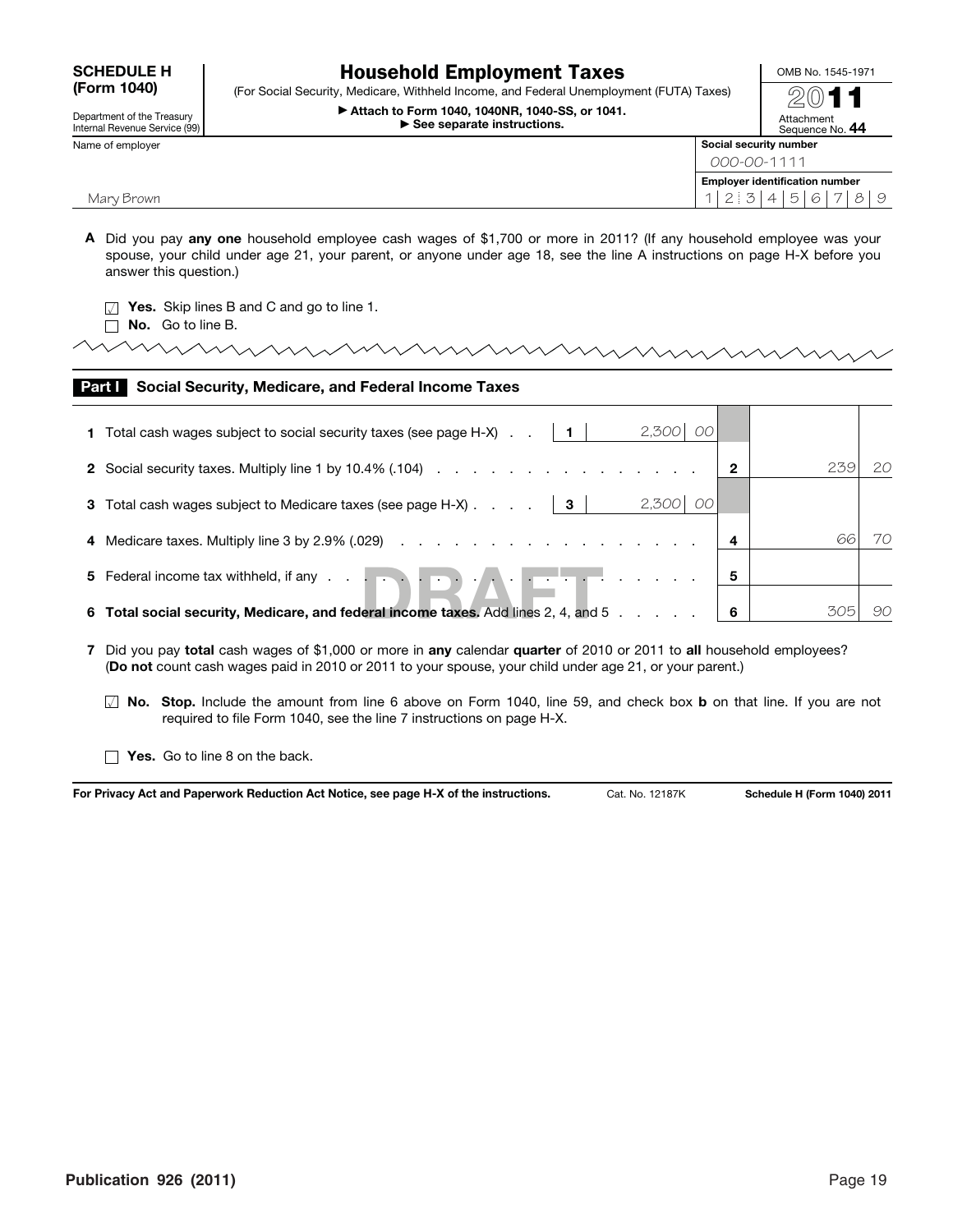**Note:** Although not shown, Mary also enters on Form W-2 the required state or local income tax information in boxes 15 through 20.

Visit the SSA website at *www.socialsecurity.gov/employer* to file Copy A of Form W-2 electronically.

| 22222<br>Void                                                                                                                                             | a Employee's social security number | For Official Use Only ▶ |          |                                          |                                   |                     |                                 |                  |
|-----------------------------------------------------------------------------------------------------------------------------------------------------------|-------------------------------------|-------------------------|----------|------------------------------------------|-----------------------------------|---------------------|---------------------------------|------------------|
|                                                                                                                                                           | 000-00-6789                         | OMB No. 1545-0008       |          |                                          |                                   |                     |                                 |                  |
| <b>b</b> Employer identification number (EIN)                                                                                                             |                                     |                         |          |                                          | 1 Wages, tips, other compensation |                     | 2 Federal income tax withheld   |                  |
| 12-3456789                                                                                                                                                |                                     |                         |          |                                          | 2300.00                           |                     |                                 |                  |
| c Employer's name, address, and ZIP code                                                                                                                  |                                     |                         |          |                                          | 3 Social security wages           |                     | 4 Social security tax withheld  |                  |
|                                                                                                                                                           |                                     |                         |          |                                          | 2300.00                           | 9660                |                                 |                  |
| Mary Brown                                                                                                                                                |                                     |                         |          | 5 Medicare wages and tips                |                                   |                     | 6 Medicare tax withheld         |                  |
| 20 Gray Street                                                                                                                                            |                                     |                         |          |                                          | 2300.00                           | 33.35               |                                 |                  |
| Anyplace, CA 92665                                                                                                                                        |                                     |                         |          |                                          | 7 Social security tips            |                     | 8 Allocated tips                |                  |
|                                                                                                                                                           |                                     |                         |          |                                          |                                   |                     |                                 |                  |
| d Control number                                                                                                                                          |                                     |                         |          | 9                                        |                                   |                     | 10 Dependent care benefits      |                  |
|                                                                                                                                                           |                                     |                         |          |                                          |                                   |                     |                                 |                  |
| e Employee's first name and initial                                                                                                                       | Last name                           |                         | Suff.    |                                          | 11 Nonqualified plans             |                     | 12a See instructions for box 12 |                  |
| Jane A.                                                                                                                                                   | Oak                                 |                         |          |                                          | Retirement                        | $\frac{0}{d}$       |                                 |                  |
|                                                                                                                                                           |                                     |                         |          | Statutory<br>$\overline{13}$<br>emplovee | Third-party<br>plan<br>sick pay   | 12 <sub>b</sub>     |                                 |                  |
|                                                                                                                                                           |                                     |                         |          |                                          |                                   | $\frac{0}{1}$       |                                 |                  |
| 18 Pine Avenue                                                                                                                                            |                                     |                         | 14 Other |                                          | 12 <sub>c</sub>                   |                     |                                 |                  |
| Anycity, CA 92666                                                                                                                                         |                                     |                         |          |                                          | 12d                               |                     |                                 |                  |
|                                                                                                                                                           |                                     |                         |          |                                          |                                   | å                   |                                 |                  |
|                                                                                                                                                           |                                     |                         |          |                                          |                                   |                     |                                 |                  |
| f Employee's address and ZIP code<br>Employer's state ID number<br>15 State                                                                               | 16 State wages, tips, etc.          | 17 State income tax     |          |                                          | 18 Local wages, tips, etc.        | 19 Local income tax |                                 | 20 Locality name |
|                                                                                                                                                           |                                     |                         |          |                                          |                                   |                     |                                 |                  |
|                                                                                                                                                           |                                     |                         |          |                                          |                                   |                     |                                 |                  |
|                                                                                                                                                           |                                     |                         |          |                                          |                                   |                     |                                 |                  |
|                                                                                                                                                           |                                     |                         |          |                                          |                                   |                     |                                 |                  |
| 5017<br>Department of the Treasury-Internal Revenue Service<br>$W-2$<br><b>Wage and Tax Statement</b>                                                     |                                     |                         |          |                                          |                                   |                     |                                 |                  |
| For Privacy Act and Paperwork Reduction<br>Act Notice, see back of Copy D.                                                                                |                                     |                         |          |                                          |                                   |                     |                                 |                  |
| Copy A For Social Security Administration - Send this entire page with<br>Form W-3 to the Social Security Administration; photocopies are not acceptable. |                                     |                         |          |                                          |                                   |                     |                                 | Cat. No. 10134D  |

|                                         | a Control number                                 |                                              |                                                                                                                |                                                                                                                                                                                          |
|-----------------------------------------|--------------------------------------------------|----------------------------------------------|----------------------------------------------------------------------------------------------------------------|------------------------------------------------------------------------------------------------------------------------------------------------------------------------------------------|
| 33333                                   |                                                  | For Official Use Only ▶<br>OMB No. 1545-0008 |                                                                                                                |                                                                                                                                                                                          |
| b<br>Kind<br>οf<br>Payer<br>(Check one) | 941<br>Military<br>Hshid.<br>$CT-1$<br>emp.<br>X | 943<br>944<br>Medicare<br>govt. emp.         | None apply<br>Kind<br>οf<br>State/local<br>State/local<br><b>Employer</b><br>$non-501c$<br>501c<br>(Check one) | 501c non-govt.<br>Third-party<br>sick pay<br>(Check if<br>applicable)<br>Federal govt.                                                                                                   |
| c Total number of Forms W-2             |                                                  | d Establishment number                       | 1 Wages, tips, other compensation                                                                              | 2 Federal income tax withheld                                                                                                                                                            |
|                                         |                                                  |                                              | 2300.00                                                                                                        |                                                                                                                                                                                          |
|                                         | e Employer identification number (EIN)           |                                              | 3 Social security wages                                                                                        | 4 Social security tax withheld                                                                                                                                                           |
| 12-3456789                              |                                                  |                                              | 2300.00                                                                                                        | 96.60                                                                                                                                                                                    |
| f Employer's name                       |                                                  |                                              | 5 Medicare wages and tips                                                                                      | 6 Medicare tax withheld                                                                                                                                                                  |
| Mary Brown                              |                                                  |                                              | 2300.00                                                                                                        | 33.35                                                                                                                                                                                    |
|                                         |                                                  |                                              | 7 Social security tips                                                                                         | 8 Allocated tips                                                                                                                                                                         |
| 20 Gray Street                          |                                                  |                                              | 9                                                                                                              | 10 Dependent care benefits                                                                                                                                                               |
| Anyplace, CA 92665                      |                                                  |                                              | 11 Nonqualified plans                                                                                          | 12a Deferred compensation                                                                                                                                                                |
| g Employer's address and ZIP code       |                                                  |                                              |                                                                                                                |                                                                                                                                                                                          |
| h Other EIN used this year              |                                                  |                                              | 13 For third-party sick pay use only                                                                           | 12 <sub>b</sub>                                                                                                                                                                          |
| 15 State                                | Employer's state ID number                       |                                              | 14 Income tax withheld by payer of third-party sick pay                                                        |                                                                                                                                                                                          |
| 16 State wages, tips, etc.              |                                                  | 17 State income tax                          | 18 Local wages, tips, etc.                                                                                     | 19 Local income tax                                                                                                                                                                      |
| Contact person                          |                                                  |                                              | Telephone number                                                                                               | For Official Use Only                                                                                                                                                                    |
|                                         |                                                  |                                              | 123-456-7890                                                                                                   |                                                                                                                                                                                          |
| Email address                           |                                                  |                                              | Fax number                                                                                                     |                                                                                                                                                                                          |
| complete.                               | Mary Brown                                       |                                              |                                                                                                                | Under penalties of perjury, I declare that I have examined this return and accompanying documents, and, to the best of my knowledge and belief, they are true, correct, and<br>1/31/2012 |
| Signature $\blacktriangleright$         |                                                  |                                              | Title $\blacktriangleright$                                                                                    | Date $\blacktriangleright$                                                                                                                                                               |

**Form W-3 Transmittal of Wage and Tax Statements 2011** 

Department of the Treasury<br>Internal Revenue Service • Do not round money amounts–show the cents portion.

**Note: When you fill in Forms W-2 and W-3, please—** • Type entries, if possible, using black ink.

• Enter all money amounts without the dollar sign and comma,

but with the decimal point (for example, 2300.00 **not** \$2,300.00).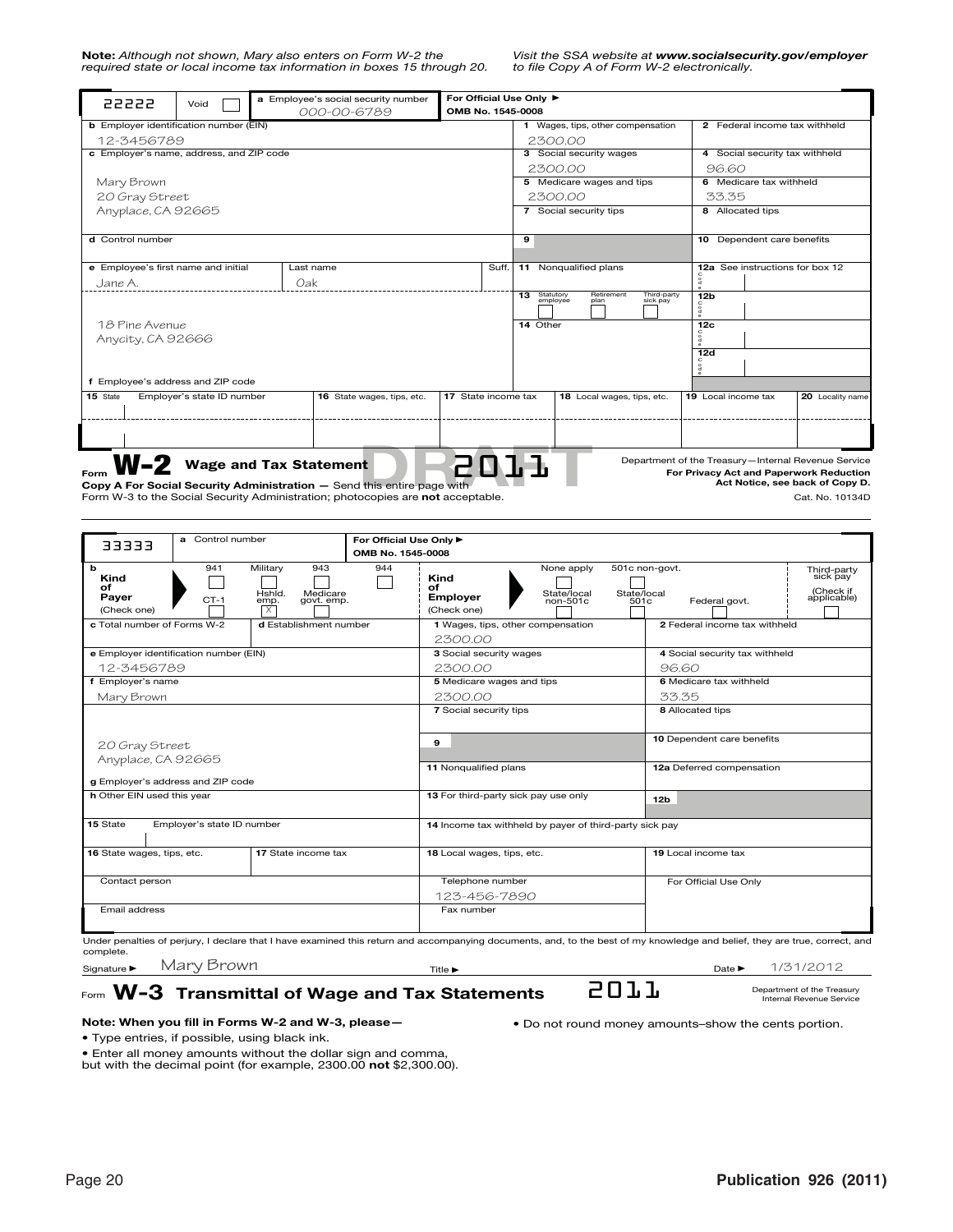To help us develop a more useful index, please let us know if you have ideas for index entries. **Index** See "Comments and Suggestions" in the "Introduction" for the ways you can reach us.<br> **Index** See "Comments and Suggestions" in the "Introduction" for the ways you can reach us.

| <b>Baby sitters</b> (See Household employee) |
|----------------------------------------------|
| <b>Baby-sitting costs</b> (See Child and     |
| dependent care expenses)                     |
| Business employers, employment tax           |
| payment option  8                            |
|                                              |

| Caretakers (See Household employee)<br>Child and dependent care expenses, | <b>FUTA</b> (See Federal Unemployment<br>(FUTA)Tax) |                          |
|---------------------------------------------------------------------------|-----------------------------------------------------|--------------------------|
|                                                                           |                                                     | Tax credits:             |
| <b>Cleaning people</b> (See Household                                     |                                                     | Child and dependent care |
| employee)                                                                 | Handbook for Employers 3                            | expenses                 |
|                                                                           | Health aides (See Household employee)               | Earned income            |
| <b>Correcting Schedule H:</b>                                             | Help (See Tax help)                                 | FUTA                     |
| Schedule H attached to another                                            |                                                     | Tax help                 |
|                                                                           | Housekeepers (See Household                         | Taxes:                   |
| Schedule H filed by itself  10                                            | emplovee)                                           | How to make payments     |

|                                             | the contract of the contract of the contract of                         |                               |
|---------------------------------------------|-------------------------------------------------------------------------|-------------------------------|
|                                             |                                                                         | <b>TTY/TDD information</b> 11 |
| Domestic worker (See Household<br>employee) | Income tax withholding, increasing<br>(See How to increase withholding) |                               |
| <b>Drivers</b> (See Household employee)     |                                                                         | Unemployment tax agencies  14 |

| <b>Employer identification number</b><br>Employing an alien legally (See Legal<br>employee)   | M<br>Maids (See Household employee)<br><b>Medicare</b> (See Social security and<br>Medicare taxes)<br>More information (See Tax help) | W<br>Wages:                                  |
|-----------------------------------------------------------------------------------------------|---------------------------------------------------------------------------------------------------------------------------------------|----------------------------------------------|
| <b>Employment eligibility verification</b><br><b>Employment taxes:</b>                        |                                                                                                                                       |                                              |
| Payment options  8<br>Tax returns $\ldots \ldots \ldots \ldots \ldots \ldots \ldots \ldots 9$ | <b>Nannies</b> (See Household employee)<br>Nurses, private (See Household                                                             | State disability payments  5<br>Withholding: |
| Estimated tax, paying  8                                                                      | employee)                                                                                                                             | How to increase                              |

| Federal income tax withholding,    |    |
|------------------------------------|----|
| increasing (See How to increase    | ÷  |
| withholding)                       | R  |
| <b>Federal unemployment (FUTA)</b> | R  |
|                                    |    |
| Form:                              | ۰  |
|                                    | S  |
| 941                                | S, |
|                                    |    |

| А<br><b>Assistance</b> (See Tax help)                                                  |                                                                               | Self-employed workers (See<br>Nonemployees)<br><b>Social security and Medicare:</b>     |
|----------------------------------------------------------------------------------------|-------------------------------------------------------------------------------|-----------------------------------------------------------------------------------------|
| В<br><b>Baby sitters</b> (See Household employee)<br>Baby-sitting costs (See Child and |                                                                               | Social security number,                                                                 |
| dependent care expenses)<br><b>Business employers, employment tax</b>                  |                                                                               | State:<br>Disability payments  5<br>Employment taxes 4<br>Unemployment tax agencies  14 |
| <b>Caretakers</b> (See Household employee)<br>Child and dependent care expenses.       | Free tax services  11<br><b>FUTA</b> (See Federal Unemployment)<br>(FUTA)Tax) | Suggestions for publication  2                                                          |

| emplovee)                       | Handbook for Employers3                                                                                                  |                         |
|---------------------------------|--------------------------------------------------------------------------------------------------------------------------|-------------------------|
|                                 | Health aides (See Household employee)                                                                                    |                         |
| <b>Correcting Schedule H:</b>   | <b>Help</b> ( <i>See</i> Tax help)                                                                                       |                         |
| Schedule H attached to another  |                                                                                                                          |                         |
|                                 | Housekeepers (See Household                                                                                              | Taxes:                  |
| Schedule H filed by itself  10  | employee)                                                                                                                | How to make payments  8 |
| D<br>Dependent care expenses 10 | <b>EXAMPLE 2018 THE READER IS A READER IN EXAMPLE 2018</b> How to increase withholding  8<br>How to pay estimated tax  8 | Taxpayer Advocate  11   |

| Need to pay 4 Nannies (See Household employee)                             | State disab                     |
|----------------------------------------------------------------------------|---------------------------------|
|                                                                            | Withholding:                    |
|                                                                            | Employee's                      |
| $\mathsf{stimated}\$ tax, paying $\ldots \ldots \ldots \ldots 8$ employee) | Federal inc<br>$H_{OM}$ to iner |

**Fublications** (See Tax help) **Publications (See Tax help) Part Ward workers** (See Household

**R** Employee) **Federal unital unital unexersity** *Ferminal unital unemployee*) **Federal unital unital unexergies Federal unital unital unital unital unital unital unital unital unital unital unital unital unital unital** 

Schedule H (Form 1040) ............. 8, 9

# $\overline{\mathbf{B}}$   $\overline{\mathbf{B}}$   $\overline{\mathbf{A}}$   $\overline{\mathbf{A}}$   $\overline{\mathbf{B}}$   $\overline{\mathbf{A}}$   $\overline{\mathbf{A}}$   $\overline{\mathbf{A}}$   $\overline{\mathbf{A}}$   $\overline{\mathbf{A}}$   $\overline{\mathbf{A}}$   $\overline{\mathbf{A}}$   $\overline{\mathbf{A}}$   $\overline{\mathbf{A}}$   $\overline{\mathbf{A}}$   $\overline{\mathbf{A}}$   $\overline{\mathbf{A}}$   $\overline{\mathbf{A}}$   $\overline{\$ **Social security number, Baby-sitting costs** (See Child and SS-5 ............................... <sup>10</sup> **employee's** ........................ <sup>10</sup> Bisability payments . . . . . . . . . . . . . . . . . . 5 **payment option** .................... <sup>8</sup> W-4P................................ <sup>8</sup> Employment taxes ................... <sup>4</sup> **Forms you must file** .................. <sup>8</sup> Unemployment tax agencies ........ <sup>14</sup>

| <b>Tax credits:</b>      |  |
|--------------------------|--|
| Child and dependent care |  |
|                          |  |
|                          |  |
| FUTA  6                  |  |
|                          |  |
| Taxes:                   |  |
| How to make payments  8  |  |
| Medicare  4              |  |
|                          |  |
| Taxpayer Advocate  11    |  |
| TTY/TDD information  11  |  |

| $U \cup U \cup V \cup V$<br>Drivers (See Household employee) | $15.000$ TOW to increase with indighting | Unemployment tax agencies  14                                   |
|--------------------------------------------------------------|------------------------------------------|-----------------------------------------------------------------|
|                                                              |                                          | Unemployment taxes:                                             |
| Earned income credit (EIC) 7 __________                      |                                          | State $\ldots \ldots \ldots \ldots \ldots \ldots \ldots \ldots$ |
|                                                              |                                          |                                                                 |

| Employing an alien legally (See Legal<br>emplovee)<br><b>Employment eligibility verification</b><br><b>Employment taxes:</b><br>Need to pay $\dots\dots\dots\dots\dots\dots\dots\dots$<br>Payment options  8<br>Estimated tax, paying  8 | <b>Medicare</b> ( <i>See</i> Social security and<br>Medicare taxes)<br>More information (See Tax help)<br><u> San Amerikaanse kommunister om de staatske kommunister om de staatske kommunister om de staatske kommunister </u><br><b>Nannies</b> (See Household employee)<br>Nurses, private (See Household<br>employee) | Wages:<br>State disability payments  5<br>Withholding:<br>Employee's share $\dots\dots\dots\dots\dots\dots$ |
|------------------------------------------------------------------------------------------------------------------------------------------------------------------------------------------------------------------------------------------|---------------------------------------------------------------------------------------------------------------------------------------------------------------------------------------------------------------------------------------------------------------------------------------------------------------------------|-------------------------------------------------------------------------------------------------------------|
|                                                                                                                                                                                                                                          |                                                                                                                                                                                                                                                                                                                           | How to increase $\ldots, \ldots, \ldots, \ldots, 8$                                                         |